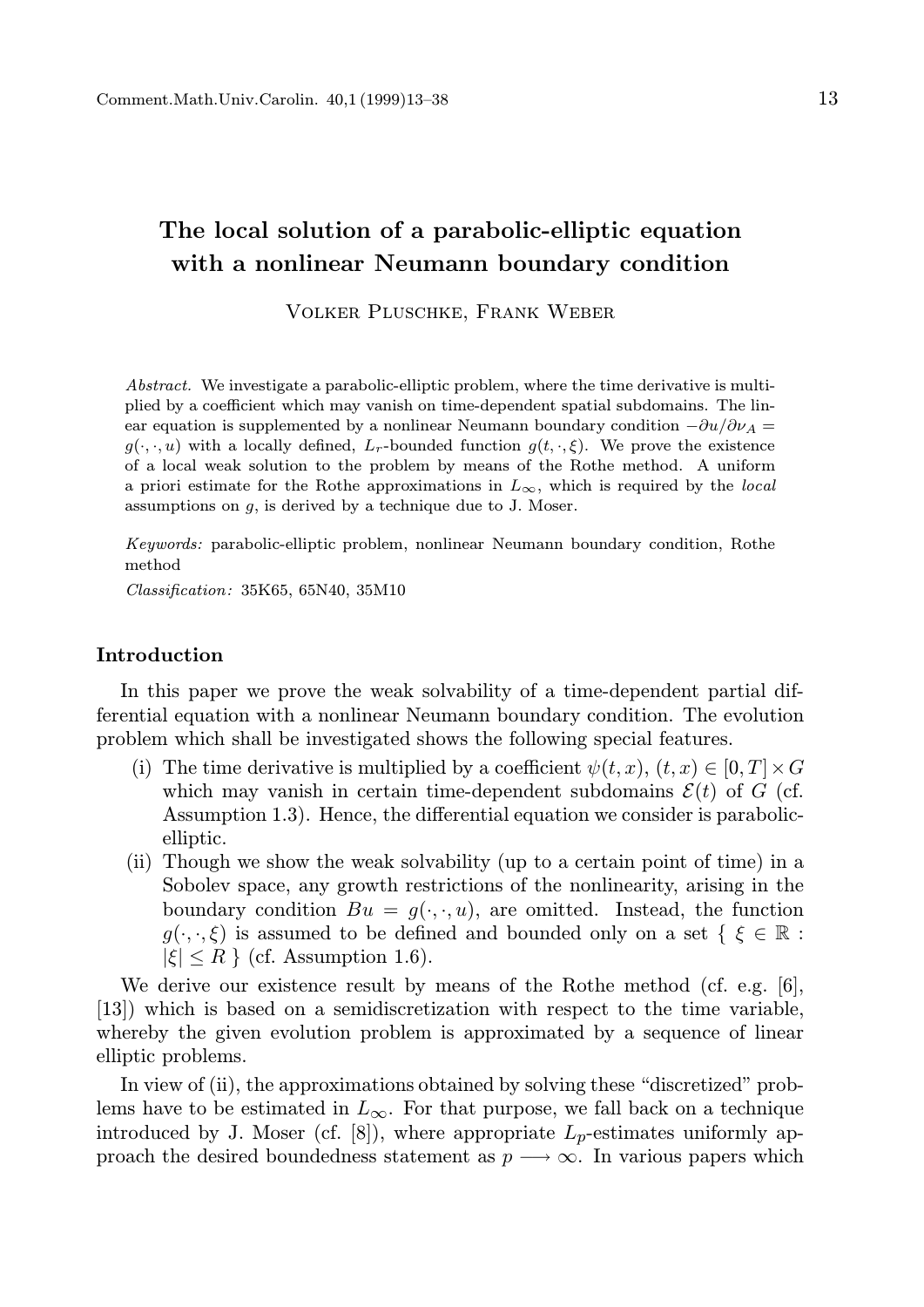treat parabolic Dirichlet problems, a method has been developed to derive such  $L_p$ -bounds, which are uniform with respect to both p and the stepsize h of the discretization (cf. e.g. [10]–[12]). Its principle consists in showing that  $L_p$ -norms of the approximations,  $p \geq 2$ , may be traced back recursively to  $L_2$ , where appropriate estimates easily can be derived by means of a well-known technique.

Using the Rothe method, nonlinear Neumann problems have also been investigated, for instance, by such authors as J. Kačur, J. Filo, and M. Slodička (cf. e.g. [2], [7], [15]). However, the nonlinearities arising in these problems were assumed to satisfy global growth conditions.

For the treatment of the degenerate differential equation, the outlined  $L_{\infty}$ technique is combined with the use of weighted Lebesgue norms. In contrast to [12] or [17, Section 3.1], where the coefficient of the time derivative may vanish only at a set of zero measure, these norms do not supply us with information on the behaviour of the approximations on the "elliptic" subdomains  $\mathcal{E}(t)$ . This fact complicates our proofs and entails the simple form of the differential operator.

Nonlinear degenerations in sets, depending upon the function searched for, have been investigated in fixed  $L_p$  or Orlicz spaces, for instance, by J. Kačur (cf. e.g. [7]). However, we consider the case of degeneration domains  $\mathcal{E}(t)$  which are not influenced by the solution sought and estimate the Rothe approximations in  $L_{\infty}$ .

The present paper generalizes results of [17, Section 3.2], where the Rothe method was applied to parabolic-elliptic equations in which the coefficient of the time derivative may vanish in an invariable subdomain  $\mathcal{E}(t) \equiv \mathcal{E}$ .

## 1. The problem and the assumptions

Let  $G \subset \mathbb{R}^N$ ,  $2 \leq N \leq 5$ , be a simply connected, bounded domain of the  $C^{\infty}$ -class, and  $I_T$  the time interval [0, T]. Moreover, we use the abbreviations  $Q_T := I_T \times G$ ,  $\Gamma_T := I_T \times \partial G$ .

In the course of this paper,  $\|\cdot\|_{p,\Omega}$  denotes the norm of  $L_p(\Omega)$ ,  $1 \le p \le \infty$ , and  $(\cdot, \cdot)_{\Omega}$  the duality between  $L_p(\Omega)$  and  $L_{p'}(\Omega)$ , where  $p'$  is the conjugate exponent of p, i.e.,  $1/p + 1/p' = 1$ . In particular, if  $\Omega = G$ , we write  $\|\cdot\|_p := \|\cdot\|_{p,G}$ ,  $(\cdot, \cdot) := (\cdot, \cdot)_G$ . The norm of the Sobolev-Slobodeckiı̆ space  $W_p^{\mu}(G)$ ,  $1 \leq p \leq \infty$ ,  $\mu \geq 0$ , shall be denoted by  $\|\cdot\|_{\mu,p}$ . Moreover, we introduce the functional  $\|\cdot\|_{\nabla,2}$ , defined as

$$
\|u\|_{\nabla,2}:=\left\{\sum_{i=1}^N\left\|\frac{\partial u}{\partial x_i}\right\|_2^2\right\}^{\frac{1}{2}}
$$

on  $W_2^1(G)$ . Let X be a normed linear space. Then  $L_p(I_T, X)$ ,  $C(I_T, X)$ , and  $C^{0,1}(I_T, X)$  denote the sets of the  $L_p$ -integrable, continuous, or Lipschitz continuous mappings  $\varphi: I_T \longrightarrow X$ , respectively. Moreover,  $B_R[X]$  is the closed ball  ${x \in X : ||x||_X \leq R}.$ 

In the course of this paper, the letter  $c$  is often used to denote a constant, which may differ from occurrence to occurrence. If it depends upon additional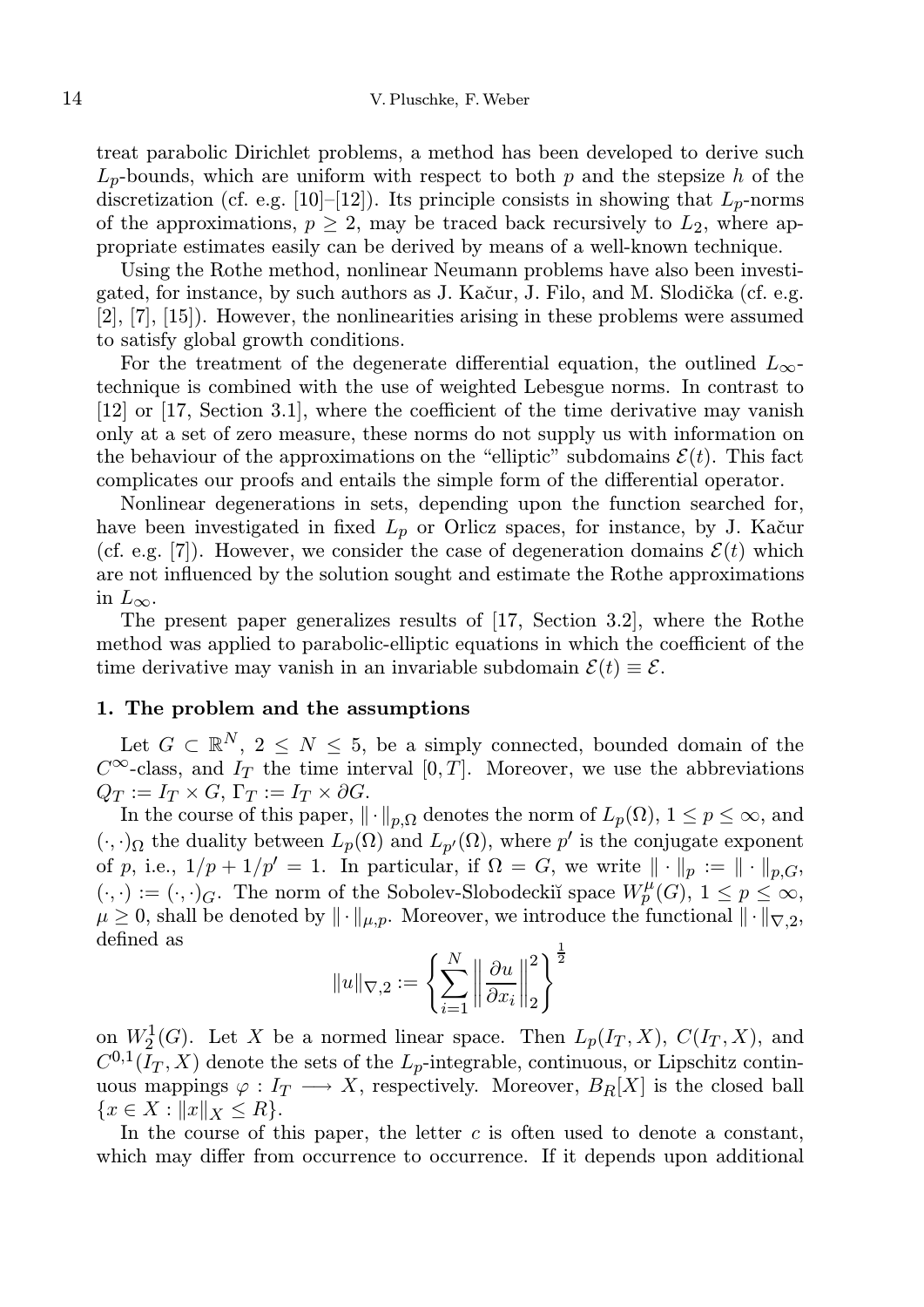parameters, say t, we sometimes indicate this by  $c(t)$ . Finally,  $\mathbb{R}^+$  is the set of nonnegative real numbers.

Note that all presented results remain valid for  $N = 1$ . Here we discuss  $N \geq 2$ to avoid an extensive distinction of cases (e.g. for  $p_*$  in Lemma 1.9) which is necessary if  $N = 1$ .

Moreover, we shall not search for the weakest possible regularity assumption on the boundary  $\partial G$ . In general, the weak solvability theory for nondegenerate parabolic problems in  $L_2(I_T, W_q^1(G))$  requires only  $\partial G \in C^1$ . In our proofs, however, we refer to known results on elliptic equations (cf. proof of Theorem 1.17) as well as to trace and interpolation theorems (cf. Lemma 1.8 and Lemma 1.9) which are formulated for  $\partial G \in C^{\infty}$ . For this reason this assumption is adopted. An analogous situation regards the regularity assumption on the coefficients of the differential operator (cf. Assumption 1.2).

Problem 1.1. We consider the initial boundary value problem

$$
\psi(t,x)\frac{\partial u}{\partial t} + Au = 0
$$
 on  $Q_T$ ,  $-\frac{\partial u}{\partial \nu_A} = g(t,x,u)$  on  $\Gamma_T$ ,  $u(0,x) = U_0(x)$ ,

where A denotes the differential operator

$$
Au := -\sum_{i,k=1}^N \frac{\partial}{\partial x_i} \left( a_{ik}(x) \frac{\partial u}{\partial x_k} \right),
$$

and  $\partial/\partial \nu_A$  the corresponding conormal derivative

$$
\frac{\partial u}{\partial \nu_A} := \sum_{i,k=1}^N a_{ik}(x) \frac{\partial u}{\partial x_k} \cos(x_i, \vec{n}), \ \vec{n} \dots \text{ exterior normal on } \partial G.
$$

Assumption 1.2. The operator A, which contains only second partial derivatives, is assumed to be symmetric and uniformly elliptic. Its coefficients  $a_{ik}$  belong to  $C^{\infty}(\bar{G})$ .

As a consequence of Assumption 1.2, the positive definite and symmetric bilinear form  $(\cdot, \cdot)_A$ , given by

$$
\label{eq:2.1} \begin{split} (u,v)_A=(u,v)_{A,G}:=\sum_{i,k=1}^N\int_G a_{ik}(x)\frac{\partial u}{\partial x_k}(x)\frac{\partial v}{\partial x_i}(x)\,\mathrm{d} x,\\ \forall\,(u,v)\in W^1_q(G)\times W^1_{q'}(G),\;q\geq 1, \end{split}
$$

satisfies the inequality

$$
(1) \quad \left(u, |u|^{p-2}u\right)_A \ge c_* \left\||u|^{\frac{p-2}{2}}u\right\|_{\nabla,2}^2, \ c_* = \mathcal{O}\left(p^{-1}\right), \\
 \forall p \ge 2, \ \forall u \in W_2^1(G) \cap L_\infty(G)
$$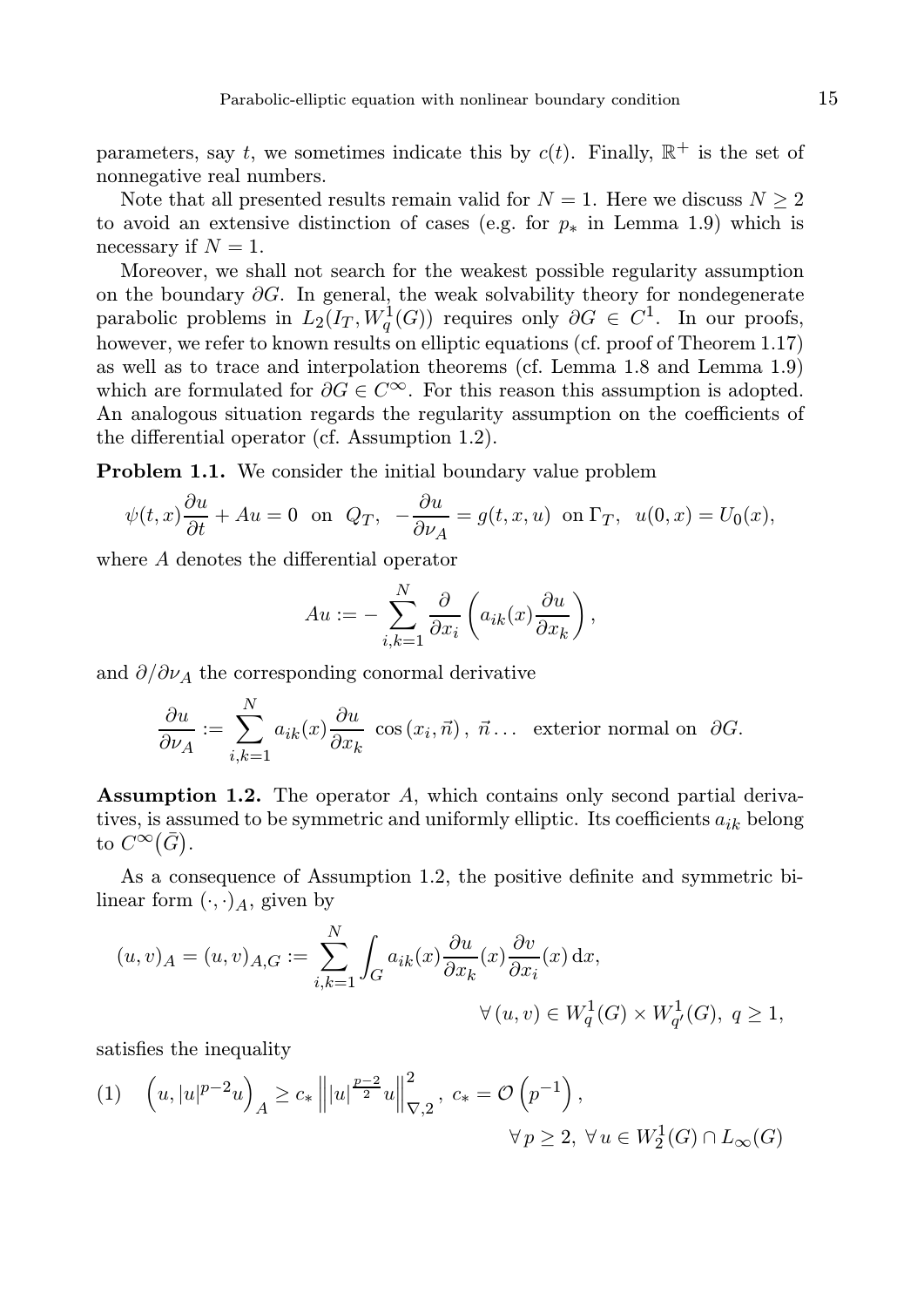(cf. e.g. [9, Lemma 3]).

In order to formulate our assumptions on the function  $\psi(t, x)$ , we introduce the families of open sets  $\mathcal{E}(t) := G \setminus \text{supp}[\psi(t, \cdot)]$  and  $\mathcal{P}(t) := G \setminus \overline{\mathcal{E}(t)}, t \in I_T$ . Moreover,  $\{(t, x) \in Q_T : x \in \mathcal{E}(t)\}\$ and  $\{(t, x) \in Q_T : x \in \mathcal{P}(t)\}\$  will be denoted by  $\mathcal{E}_T$  or  $\mathcal{P}_T$  respectively.

**Assumption 1.3.** Let  $\psi: I_T \times G \longrightarrow \mathbb{R}^+$  be an element of  $C^{0,1}(I_T, L_K(G)),$ where  $\kappa \in \mathbb{R}$  fulfills  $\kappa > \max\{2, N/2\}.$ 

The above defined subsets  $P(t) \subseteq G$  are supposed to be nonempty  $C^{\infty}$ -domains with  $\partial \mathcal{P}(t) \supseteq \partial G$ ,  $\forall t \in I_T$ . Then, we assume that  $1/\psi(t, \cdot)$ ,  $t \in I_T$ , belongs to  $L_{\beta}(\mathcal{P}(t)), \beta > \kappa/(\kappa - 2)$ , and satisfies

(2) 
$$
\left\|\psi^{-1}(t,\cdot)\right\|_{\beta,\mathcal{P}(t)} \leq c, \ \forall \, t \in I_T.
$$

Due to our assumptions on  $\psi$ , the functional

$$
||u||_{p,[\psi(t,\cdot)]} = ||u||_{p,[\psi(t,\cdot)],\mathcal{P}(t)} := \left\{ \int_G \psi(t,x) |u(x)|^p \, dx \right\}^{\frac{1}{p}}
$$

defines a norm on  $L_{p\kappa'}(\mathcal{P}(t)), t \in I_T$ , but in general, only a semi-norm on  $L_{p\kappa'}(G)$ . Since  $\psi$  is assumed to be an element of  $C(I_T, L_{\kappa}(G))$  and satisfies the estimate (2), we obtain

(3)  

$$
||u||_{\frac{\beta}{1+\beta}p,\mathcal{P}(t)} \le ||\psi^{-1}(t,\cdot)||_{\beta,\mathcal{P}(t)}^{1/p} ||u||_{p,[\psi(t,\cdot)]} \le c^{1/p} ||u||_{p,[\psi(t,\cdot)]}
$$

$$
\le c^{1/p} ||\psi(t,\cdot)||_{\kappa}^{1/p} ||u||_{p\kappa',\mathcal{P}(t)} \le c^{1/p} ||u||_{p\kappa',\mathcal{P}(t)},
$$

$$
\forall u \in L_{p\kappa'}(\mathcal{P}(t)), \forall p \ge \frac{1+\beta}{\beta}, \forall t \in I_T.
$$

**Remark 1.4.** As a consequence of our assumptions on  $\psi$ , the following property of the domains  $\mathcal{P}(t)$  can be derived: Let t' and t'' be arbitrary points of the time interval  $I_T$ . Then, using Hölder's inequality, we obtain the estimate

$$
\operatorname{meas}[\mathcal{P}(t'') \setminus \mathcal{P}(t')] = \int_{\mathcal{P}(t'') \setminus \mathcal{P}(t')} \psi^{-\frac{\beta \kappa}{\beta + \kappa}}(t'', x) \psi^{\frac{\beta \kappa}{\beta + \kappa}}(t'', x) dx
$$
  

$$
\leq \left\| \psi^{-1}(t'', \cdot) \right\|_{\beta, \mathcal{P}(t'') \setminus \mathcal{P}(t')}^{\frac{\beta \kappa}{\beta + \kappa}} \left\| \psi(t'', \cdot) \right\|_{\kappa, \mathcal{P}(t'') \setminus \mathcal{P}(t')}^{\frac{\beta \kappa}{\beta + \kappa}}
$$
  

$$
\leq c \|\psi(t'', \cdot) - \psi(t', \cdot)\|_{\kappa}^{\frac{\beta \kappa}{\beta + \kappa}}.
$$

Thus, the measure of  $\mathcal{P}(t'') \setminus \mathcal{P}(t')$  satisfies the Hölder condition

$$
\operatorname{meas}[\mathcal{P}(t'')\setminus \mathcal{P}(t')] \leq c|t'' - t'|^{\frac{\beta\kappa}{\beta+\kappa}}.
$$

According to the assumptions on  $\psi$  (and A), Problem 1.1 is parabolic on  $\mathcal{P}_T$ and elliptic on  $\mathcal{E}_T$ . Therefore, out of  $\mathcal{P}(0)$  a definition of an initial function  $U_0$ makes no sense. On the other hand, an extension of  $U_0$  to G is required to carry out the Rothe method. So our assumption on the initial value  $U_0$  reads as follows.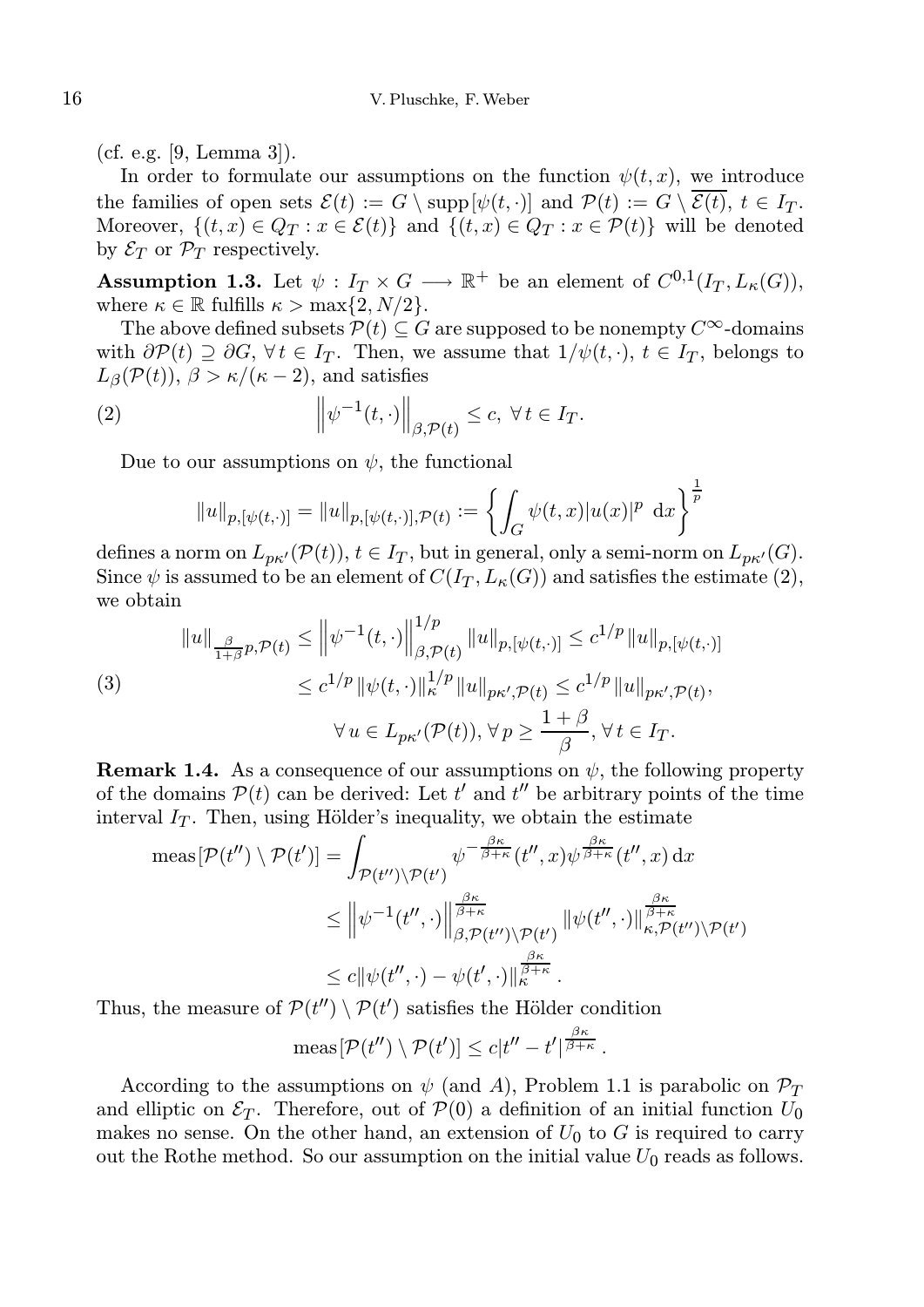**Assumption 1.5.** Assume  $U_0$  is the restriction of a function  $U_0^* \in W_2^1(G) \cap$  $L_{\infty}(G)$  to the subdomain  $\mathcal{P}(0) \subseteq G$ .

Without loss of generality we may assume that  $||U_0||_{\infty,\mathcal{P}(0)} = ||U_0^*||_{\infty}$ . If not, the function  $U_0^{**} \in W_2^1(G) \cap L_\infty(G)$ , defined by

$$
U_0^{**}(x) := \begin{cases} U_0^*(x), & \text{if } |U_0^*(x)| \leq ||U_0||_{\infty, \mathcal{P}(0)}, \\ \operatorname{sign}[U_0^*(x)] ||U_0||_{\infty, \mathcal{P}(0)}, & \text{if } |U_0^*(x)| > ||U_0||_{\infty, \mathcal{P}(0)}, \end{cases}
$$

might be chosen instead of  $U_0^*$ .

**Assumption 1.6.** Let the function  $g: I_T \times \partial G \times [-R, R] \longrightarrow \mathbb{R}$ ,  $R > ||U_0||_{\infty, \mathcal{P}(0)}$ , satisfy the following conditions.

- $(C_1)$  (Carathéodory Condition)
	- (a) For all  $(t, \xi) \in I_T \times [-R, R]$  the mapping  $x \mapsto g(t, x, \xi)$  is measurable on  $\partial G$ .
	- (b) For almost all  $x \in \partial G$  the mapping  $(t, \xi) \longmapsto g(t, x, \xi)$  is continuous on  $I_T \times [-R, R]$ .
- (C<sub>2</sub>) There is a function  $\tilde{g} \in L_r(\partial G)$ ,  $r > N 1$ , such that the inequality  $|g(t, x, \xi)| \leq \tilde{g}(x)$  holds for all  $(t, x, \xi) \in I_T \times \partial G \times [-R, R].$

Thus,  $\mathcal{G}(t, v)[x] := g(t, x, v(x))$  defines a continuous mapping  $\mathcal{G} : I_T \times$  $B_R [L_\infty(\partial G)] \longrightarrow L_r(\partial G)$ . Moreover, we obtain the local boundedness property

$$
||g(t,\cdot,v)||_{r,\partial G} \leq c, \ \forall (t,v) \in I_T \times B_R[L_\infty(\partial G)].
$$

According to our assumptions formulated above, the classical solvability of the initial boundary value Problem 1.1 may not be expected. Hence we introduce the following concept of a weak solution.

**Definition 1.7.** A function  $u \in L_2(I_T, W_2^1(G)) \cap B_R[L_\infty(Q_T)]$  is called a weak solution to the parabolic-elliptic Problem 1.1 if the following conditions are satisfied.

- (C<sub>1</sub>) For almost all  $t \in I_T$ ,  $u(t, \cdot)$  belongs to  $B_R[L_\infty(\partial G)]$ .
- $(C_2)$  Let  $V(Q_T)$  be the set of all  $v \in L_2(I_T, W_2^1(G))$  which have a time derivative  $v_t \in L_1(I_T, L_{\kappa'}(G))$  and fulfil  $v(T, x) \equiv 0$ . Then the integral relation

(4) 
$$
- \left( u, \frac{\partial}{\partial t} (\psi v) \right)_{\mathcal{P}_T} - (\psi(0, \cdot) U_0, v(0, \cdot)) + \int_{I_T} (u(t, \cdot), v(t, \cdot))_A \, dt
$$
  
= 
$$
- (g(\cdot, \cdot, u), v)_{\Gamma_T}
$$

is satisfied for all  $v \in V(Q_T)$ .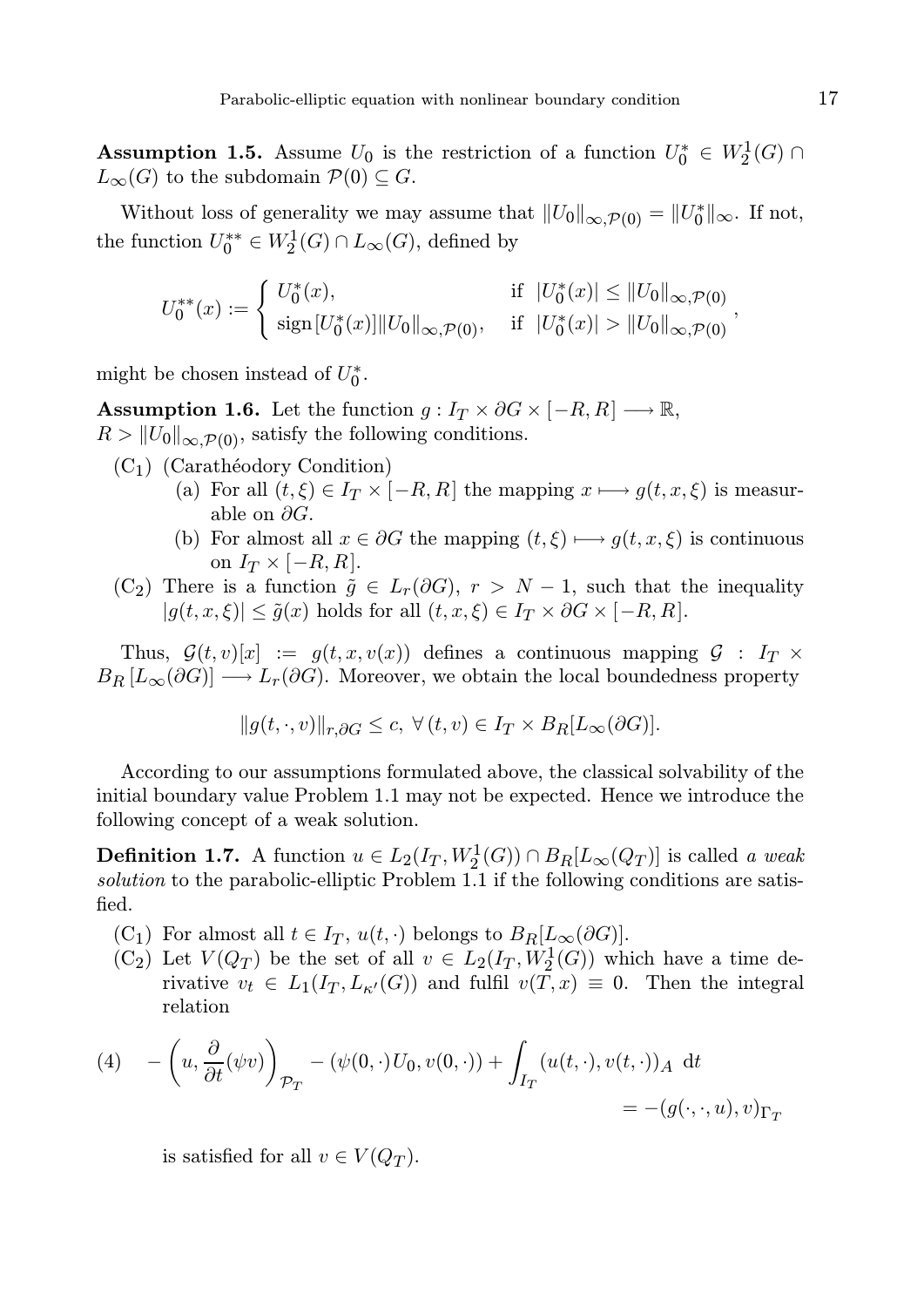Note that our assumptions on  $\kappa$  and  $r$  imply  $L_2(I_T, W_2^1(G)) \subset L_2(I_T, L_{\kappa'}(G) \cap$  $L_{r'}(\partial G)$ . Moreover, Assumption 1.3 guarantees the existence of the weak derivative  $\psi_t \in L_\infty(I_T, L_\kappa(G))$ , and therefore,  $(\psi v)_t \in L_1(Q_T)$  for  $v \in V(Q_T)$ . Consequently, the integral relation (4) is well-defined.

In the following discussion, we provide some statements which are required within the scope of the Rothe method. Using the assumption  $G \in C^{\infty}$ , our first lemma was proved in [16] (cf. 4.7.1 Theorem). It reads as follows:

**Lemma 1.8.** The real numbers p and  $\delta$  are assumed to satisfy the conditions  $1 < p < \infty$ ,  $\delta > 0$ . Then there exists a linear continuous trace operator T:  $W_p^{1/p+\delta}(G) \longrightarrow L_p(\partial G).$ 

The following interpolation inequality can be found in [17, Section 1.2.2], and is based on [16, 1.3.3 Theorem, 4.3.1 Theorem, and 2.4.2 Remark 2].

**Lemma 1.9** (Nirenberg-Gagliardo Interpolation). Let  $p_*$  be an arbitrary, but fixed real number with  $p_* < \frac{2N}{N-2(1)}$  $\frac{2N}{N-2(1-\mu)}$ , where  $\mu \in \mathbb{R}$  satisfies  $0 \leq \mu < 1$ . Then there exists some  $\theta \in (0,1)$ , such that the inequality  $||u||_{\mu,p} \le c||u||_{1,2}^{\theta}||u||_{\gamma}^{1-\theta}$ ,  $\gamma > 1$ , holds for all  $p \in [1, p_*]$  and  $u \in W_2^1(G) \cap L_\infty(G)$ .

In the course of this paper both Lemma 1.8 and 1.9 shall be applied at the domains  $P(t)$ . Thus, the constants arising in the resulting inequalities

(5)

$$
\|u\|_{p,\partial G} \le \|u\|_{p,\partial \mathcal{P}(t)} \le c(t) \|u\|_{W^{1/p+\delta}_p(\mathcal{P}(t))}, \ 1 < p < \infty, \ \delta > 0, \ t \in I_T,
$$

(6)

$$
||u||_{W_p^{\mu}(\mathcal{P}(t))} \le c(t)||u||_{1,2}^{\theta}||u||_{\gamma,\mathcal{P}(t)}^{1-\theta}, \ \gamma > 1, \ 0 \le \mu < 1,
$$
  

$$
\forall p \le p_* < \frac{2N}{N-2(1-\mu)}, \ t \in I_T,
$$

depend on the time variable. On the other hand, the outlined technique used to estimate the Rothe approximations (uniformly with respect to the stepsize of the discretization) requires the boundedness of  ${c(t)}_{t\in I_T}$ . For this reason, we assume the following:

**Assumption 1.10.** The "parabolic" domains  $\mathcal{P}(t)$  are assumed to behave in a manner such that the families of constants  ${c(t)}_{t\in I_T}$ , occurring in (5) and (6), are bounded.

**Example 1.11.** Obviously, Assumption 1.10 is satisfied for invariable  $\mathcal{P}(t) \equiv \mathcal{P}$ . This special case was investigated in [17, Section 3.2].

**Example 1.12.** The domains  $\mathcal{P}(t)$ ,  $t \in I_T$ , are assumed to satisfy the following conditions:

 $(C_1)$  There is a domain  $\mathcal{P}_* \subset \mathbb{R}^N$  of the  $C^{\infty}$ -class with  $\mathcal{P}_* \subseteq \bigcap_{t \in I_T} \mathcal{P}(t)$  and  $\partial G \subseteq \partial \mathcal{P}_*.$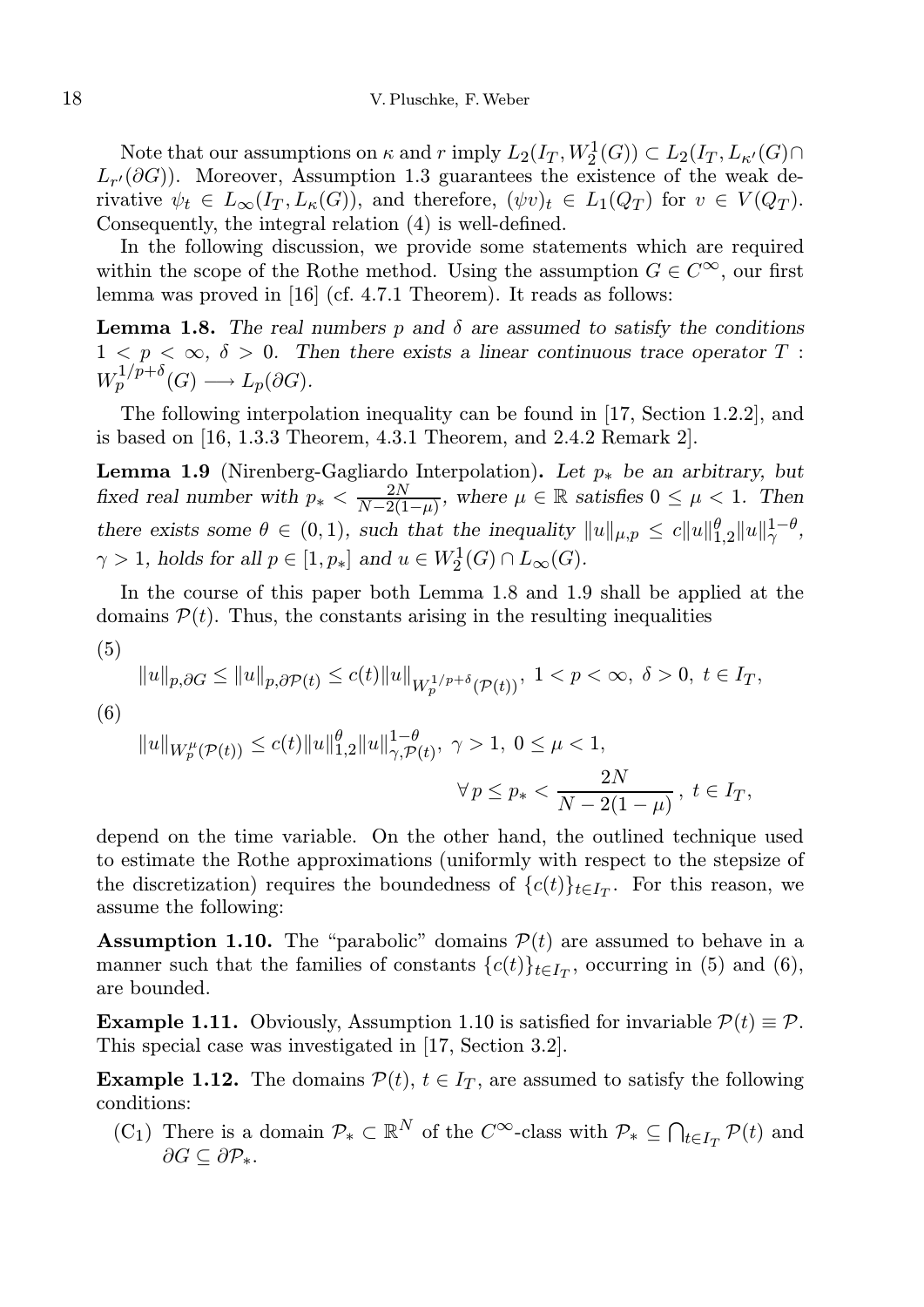(C<sub>2</sub>) For each  $t \in I_T$  exists a  $C^{\infty}$ -isomorphism  $\varphi(t) : \mathcal{P}(t) \longleftrightarrow \mathcal{P}_{**}$ , where  $\mathcal{P}_{**} \subset \mathbb{R}^N$  is a  $C^{\infty}$ -domain. The Jacobi determinants of  $\varphi(t), t \in I_T$ , are uniformly bounded.

Owing to  $(C_1)$ , the application of Lemma 1.8 at the domain  $\mathcal{P}_*$  yields the inequality

$$
||u||_{p,\partial G} \le ||u||_{p,\partial \mathcal{P}_*} \le c||u||_{W_p^{1/p+\delta}(\mathcal{P}_*)} \le c||u||_{W_p^{1/p+\delta}(\mathcal{P}(t))},
$$
  

$$
\forall t \in I_T, \ \forall u \in W_p^{1/p+\delta}(\mathcal{P}(t)),
$$

where c does not depend on t. On the basis of  $(C_2)$  it can be proved that the set of constants  ${c(t)}_{t \in I_T}$  occurring in (6) is also bounded.

Corollary 1.13. Let  $p_*$  be an arbitrary, but fixed real number with  $1 \leq p_*$  $2(N-1)/(N-2)$ . Then there exists some  $\theta \in (0,1)$ , such that the inequalities

(E<sub>1</sub>) 
$$
||u||_{p,\partial G} \le c||u||_{1,2}^{\theta}||u||_{\gamma,\mathcal{P}(t)}^{1-\theta}, \gamma > 1, \forall p \in [1, p_*],
$$
  
\n(E<sub>2</sub>)  $||u||_{p,\partial G}^{2\sigma} \le c\epsilon ||u||_{1,2}^{2} + c\epsilon^{-c} ||u||_{\frac{1+\beta}{\beta}\gamma,[\psi(t,\cdot)]}^{2\frac{\sigma-\sigma\theta}{1-\sigma\theta}}, \gamma > 1, \forall \sigma \in (0,1], \forall \epsilon > 0,$   
\n $\forall p \in [1, p_*],$   
\nold for all  $t \in I_{\mathcal{P}}$  and  $u \in W^1(G) \cap I_{\mathcal{P}(t)}(G)$ 

hold for all  $t \in I_T$  and  $u \in W_2^1(G) \cap L_\infty(G)$ .

PROOF: With consideration to Assumption 1.10, our assertion  $(E_1)$  easily follows from Lemma 1.8 and Lemma 1.9 (cf. [17, Folgerung 1.22]). Applying Young's inequality as well as formula (3) to the right hand side of  $(E_1)$ , we obtain the estimate  $(E_2)$ .

Corollary 1.14. Let  $\lambda$  be an arbitrary, but fixed real number with  $\lambda > \lambda_* :=$  $(1 + \beta)/(2\beta)$ . Then,

$$
\|u\|_{p,[\psi(t',\cdot)]}^p - \|u\|_{p,[\psi(t'',\cdot)]}^p\|
$$
  
\n
$$
\leq c \left(\epsilon \left\| |u|^{\frac{p-2}{2}} u \right\|_{1,2}^2 + \epsilon^{-c} \|u\|_{\lambda p,[\psi(t',\cdot)+\psi(t'',\cdot)]}^p \right) |t'-t''|,
$$
  
\n
$$
\forall t', t'' \in I_T, \ \forall p \geq 2, \ \forall \epsilon > 0,
$$

holds for all  $u \in W_2^1(G) \cap L_\infty(G)$ .

PROOF: Recalling the assumption  $\psi \in C^{0,1}(I_T, L_{\kappa}(G))$  we obtain

$$
\|u\|_{p,[\psi(t',\cdot)]}^p - \|u\|_{p,[\psi(t'',\cdot)]}^p = \left| \int_{\mathcal{P}(t') \cup \mathcal{P}(t'')} [\psi(t',x) - \psi(t'',x)] |u(x)|^p dx \right|
$$
  
\n
$$
\leq \|\psi(t',\cdot) - \psi(t'',\cdot)\|_{\kappa} \|u\|_{p\kappa',\mathcal{P}(t') \cup \mathcal{P}(t'')}^p \leq c|t'-t''| \| |u|^{\frac{p-2}{2}} u \|_{2\kappa',\mathcal{P}(t') \cup \mathcal{P}(t'')}^2 ,\n\forall t',t'' \in I_T.
$$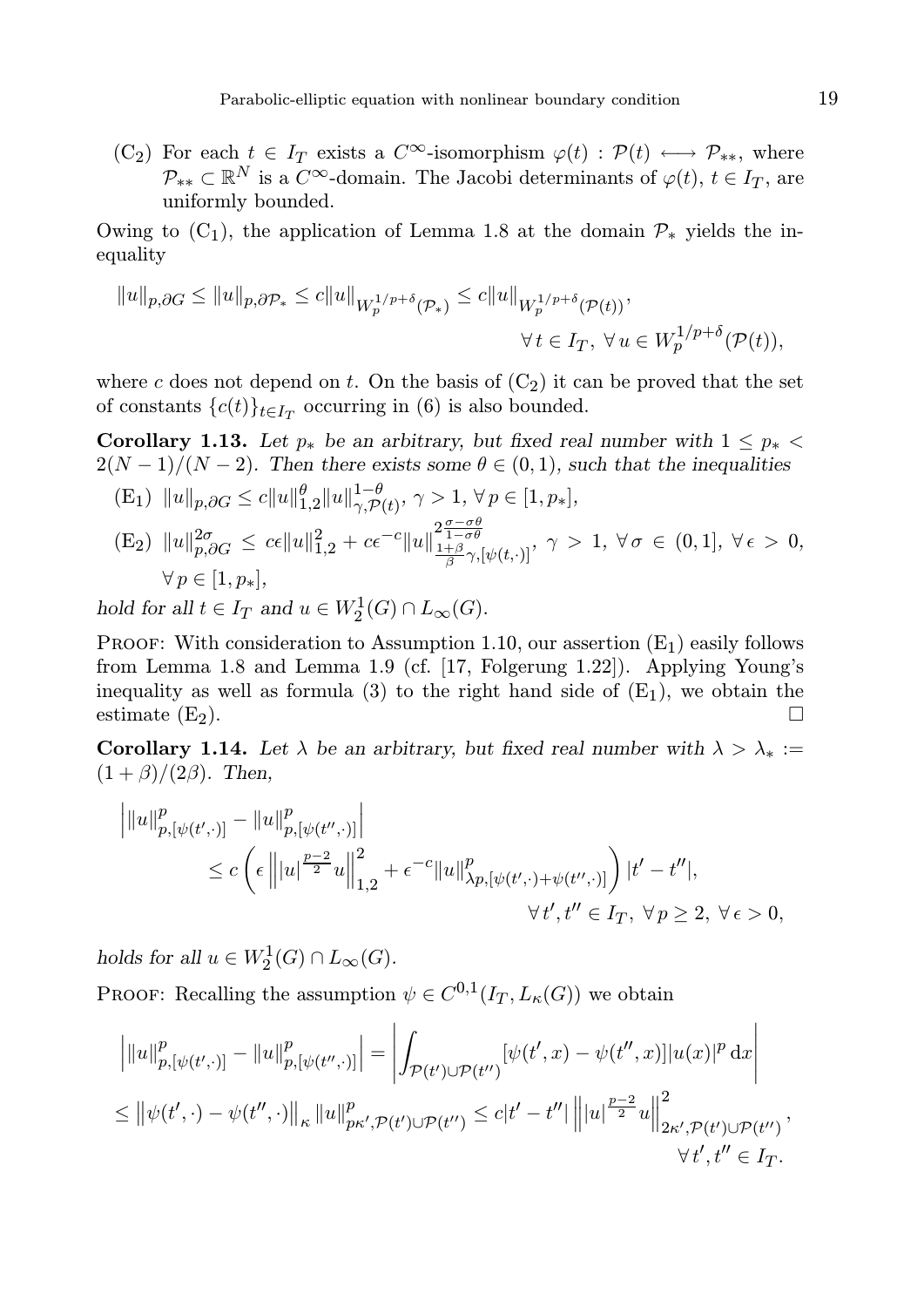Since  $1/[\psi(t', \cdot) + \psi(t'', \cdot)]$  belongs to  $L_\beta(\mathcal{P}(t') \cup \mathcal{P}(t''))$ , an application of Corollary 1.13 (E<sub>2</sub>) (with  $\psi(t', \cdot) + \psi(t'', \cdot)$  instead of  $\psi(t, \cdot)$ ) to the right hand side yields the asserted estimate.  $\Box$ 

Throughout the remainder of this paper, we shall continue denoting the real number  $(1 + \beta)/(2\beta)$  by  $\lambda_*$ .

**Lemma 1.15.** The inequality  $||u||_{1,2}^2 \le c \left( ||u||_{\nabla,2}^2 + ||u||_{2\lambda_*,[\psi(t,\cdot)]}^2 \right)$  holds for all  $t \in I_T$  and all functions  $u \in W_2^1(G) \cap L_\infty(G)$ .

PROOF: Because the sets  $\mathcal{P}(t)$  are assumed to be nonempty subdomains of G, the functionals

$$
\mathcal{F}_t(u) := \left\{ ||u||_{\nabla,2}^2 + \left| \int_{\mathcal{P}(t)} u(x) \,dx \right|^2 \right\}^{\frac{1}{2}}, \ t \in I_T,
$$

define norms on  $W_2^1(G)$ , which are equivalent to  $\|\cdot\|_{1,2}$  (cf. e.g. [3, 5.11.2 Theorem]). Thus, we obtain  $||u||_{1,2}^2 \leq c(t) \mathcal{F}_t(u)^2$ ,  $\forall t \in I_T$ . Using the Hölder continuity of meas  $[\mathcal{P}(t)]$  (cf. Remark 1.4), it can be proved that the set of constants  ${c(t)}_{t\in I_T}$ , occurring in these estimates is bounded. Hence, the application of (3) to the right hand side of  $\mathcal{F}_t(u)^2 \le ||u||^2_{\nabla,2} + ||u||^2_{1,\mathcal{P}(t)}$  yields the assertion.  $\square$ 

Our next lemma provides a compactness criterion which shall be used to derive convergence properties of the Rothe approximations in Lebesgue spaces.

**Lemma 1.16.** Let  $\gamma$  be a real number with  $1/2 < \gamma \leq 1$ . Then, a sequence  ${u_n}_{n=1}^{\infty} \subset L_2(I_T, W_2^1(G))$  is relatively compact in  $L_{2\gamma}(\mathcal{P}_T)$ , if it satisfies the conditions

(C<sub>1</sub>) 
$$
||u_n||_{L_2(I_T, W_2^1(G))} \le c, \forall n \in \mathbb{N}, \text{ and}
$$
  
\n(C<sub>2</sub>)  $\int_0^T ||u_n(t + \epsilon, \cdot) - u_n(t, \cdot)||_{2\gamma, \mathcal{P}(t)}^2 dt \le c\epsilon, \forall \epsilon \in (0, T), \forall n \in \mathbb{N}.$ 

Proof: The basic idea of the proof may be outlined as follows: Using the assumptions  $(C_1)$ ,  $(C_2)$ , as well as Hölder's inequality, we can show that

$$
\int_0^T \int_{\mathcal{P}(t)} |v_n(t+\epsilon, x+y)-v_n(t,x)|^{2\gamma} dx dt \longrightarrow 0 \text{ as } (\epsilon, y) \longrightarrow (0,0), \ v_n := \chi_{\mathcal{P}_T} u_n,
$$

where  $\chi_{\mathcal{P}_T}$  denotes the characteristic function of the cylindrical set  $\mathcal{P}_T$ . Due to Kolmogoroff's compactness criterion, this uniform convergence, and  $||u_n||_{2\gamma,\mathcal{P}_T} \leq$  $c, \forall n \in \mathbb{N}$ , imply the relative compactness of  $\{u_n\}_{n=1}^{\infty}$  in  $L_{2\gamma}(\mathcal{P}_T)$ .

The details may be adapted from [5, Lemma 2.24], or [17, Lemma 1.41], where the special cases  $\{\gamma = 1, P(t) \equiv G\}$  and  $\{\mathcal{P}(t) \equiv G\}$  respectively, were considered. П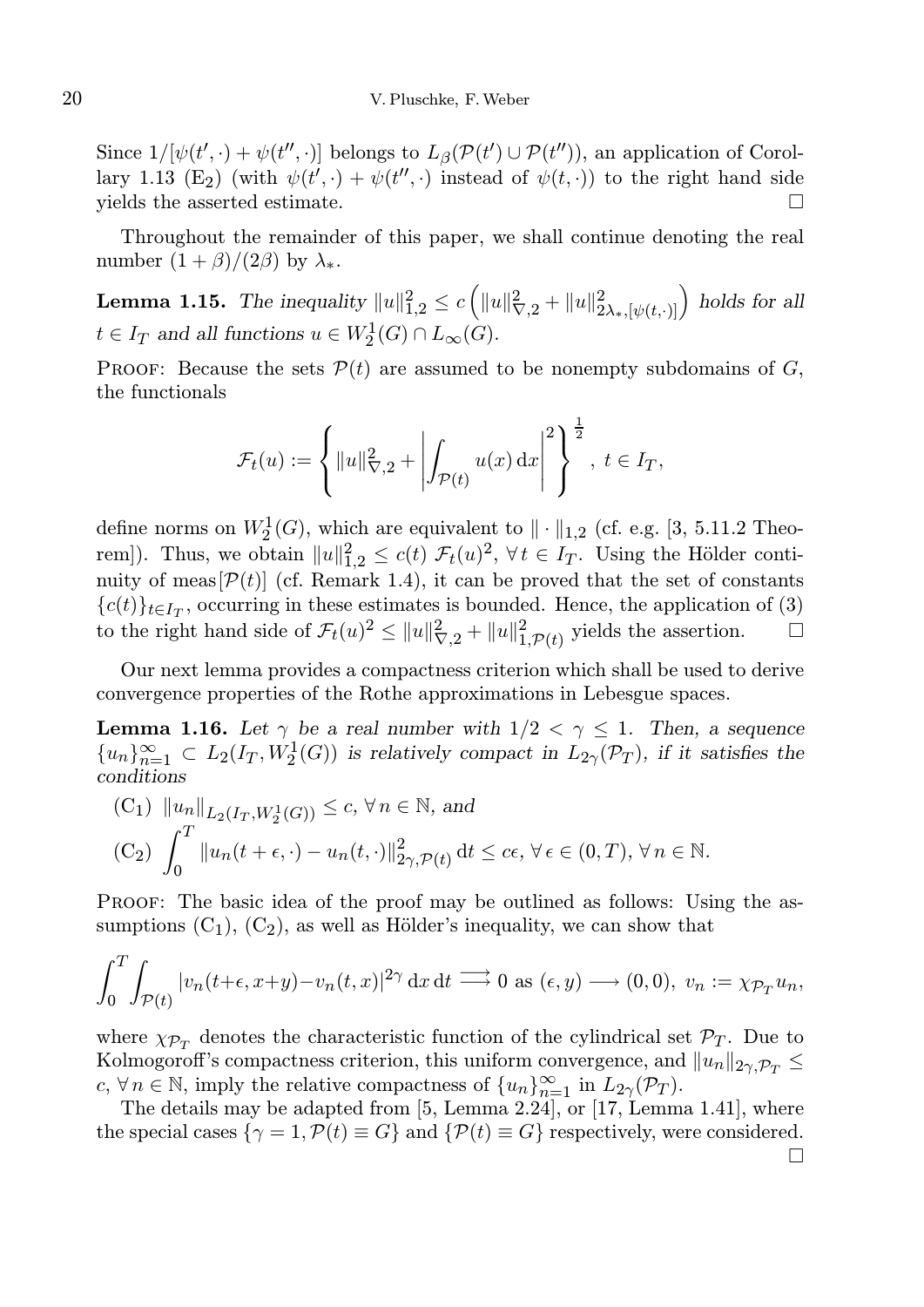Within the scope of the Rothe method, the evolution Problem 1.1 is approximated by a sequence of elliptic equations with linear Neumann boundary conditions. An application of the outlined  $L_{\infty}$ -technique requires the solution of these discretized problems in  $W_q^1(G) \hookrightarrow C(\overline{G}), q > N$ . Using our assumptions on G, and the uniformly elliptic operator A, the following existence result can be proved:

**Theorem 1.17.** Let  $g_*$  be an element of  $L_r(\partial G)$ ,  $r > N-1$ . The nonnegative function  $\psi_* \in L_{\kappa}(G)$ ,  $\kappa > N/2$ , is supposed to satisfy  $\|\psi_*\|_1 > 0$ . Moreover, we assume  $u_* \in L_\infty(G)$ .

Then there are real numbers  $h_* > 0$  and  $q > N$ , such that the elliptic boundary value problem

$$
\psi_* \frac{u - u_*}{h} + Au = 0, \quad -\frac{\partial u}{\partial \nu_A}\bigg|_{\partial G} = g_*
$$

has a unique weak solution  $u \in W_q^1(G) \hookrightarrow C(\overline{G})$ , provided that  $0 < h < h_*$ .

PROOF: Our proof may be outlined as follows: Using sequences of  $C^{\infty}$ -functions which converge to  $\psi_*$  or  $g_*$  respectively, we approximate the given problem. With the aid of a Fredholm alternative, proved by F.E. Browder (cf. [1, Corollary to Theorem 5]), these "smoothed" elliptic problems can be solved in  $W_p^2(G)$ ,  $p =$  $2N/(N-2)$ . Consequently, the required continuity of the desired solution, i.e.,  $u \in W_q^1(G)$  with  $q > N$ , is guaranteed by the restriction  $N \leq 5$ .

By means of a priori estimates it can be shown that the solutions of the "smoothed" problems approach a weak solution to the given elliptic problem in  $W_q^1(G)$ . The use of the underlying results, proved by M. Schechter (cf. [14, Theorem 6.1]), requires the assumption  $a_{ik} \in C^{\infty}(\overline{G})$ .

We refer to [17, Section 1.4] for the details of the derivation.  $\Box$ 

In the proof of Theorem 2.4 we shall use the following weak maximum-minimum principle, which was proved in [4, Theorem 8.1].

**Lemma 1.18.** Let the coefficients  $a_{ik}(x)$  of the uniformly elliptic operator A be measurable bounded functions on a domain  $\Omega \subseteq \mathbb{R}^N$ . Then, a weak solution  $u \in W_2^1(\Omega)$  to  $Au = 0$  in the sense of  $(u, v)_{A,\Omega} = 0$ ,  $\forall v \in C_0^1(\Omega)$ , satisfies the maximum-minimum principle

$$
\text{ess}\sup_{x\in\Omega}|u(x)| \le \text{ess}\sup_{x\in\partial\Omega}|u(x)|.
$$

## 2. Construction and local boundedness of the approximations

The Rothe method is based on a semidiscretization of the given problem with respect to the time variable. For that purpose, we subdivide  $I_T = [0, T]$  into n subintervals

$$
[t_{i-1}, t_i], t_i = t_i^{(n)} := ih_n, h_n := T/n, i = 1, ..., n.
$$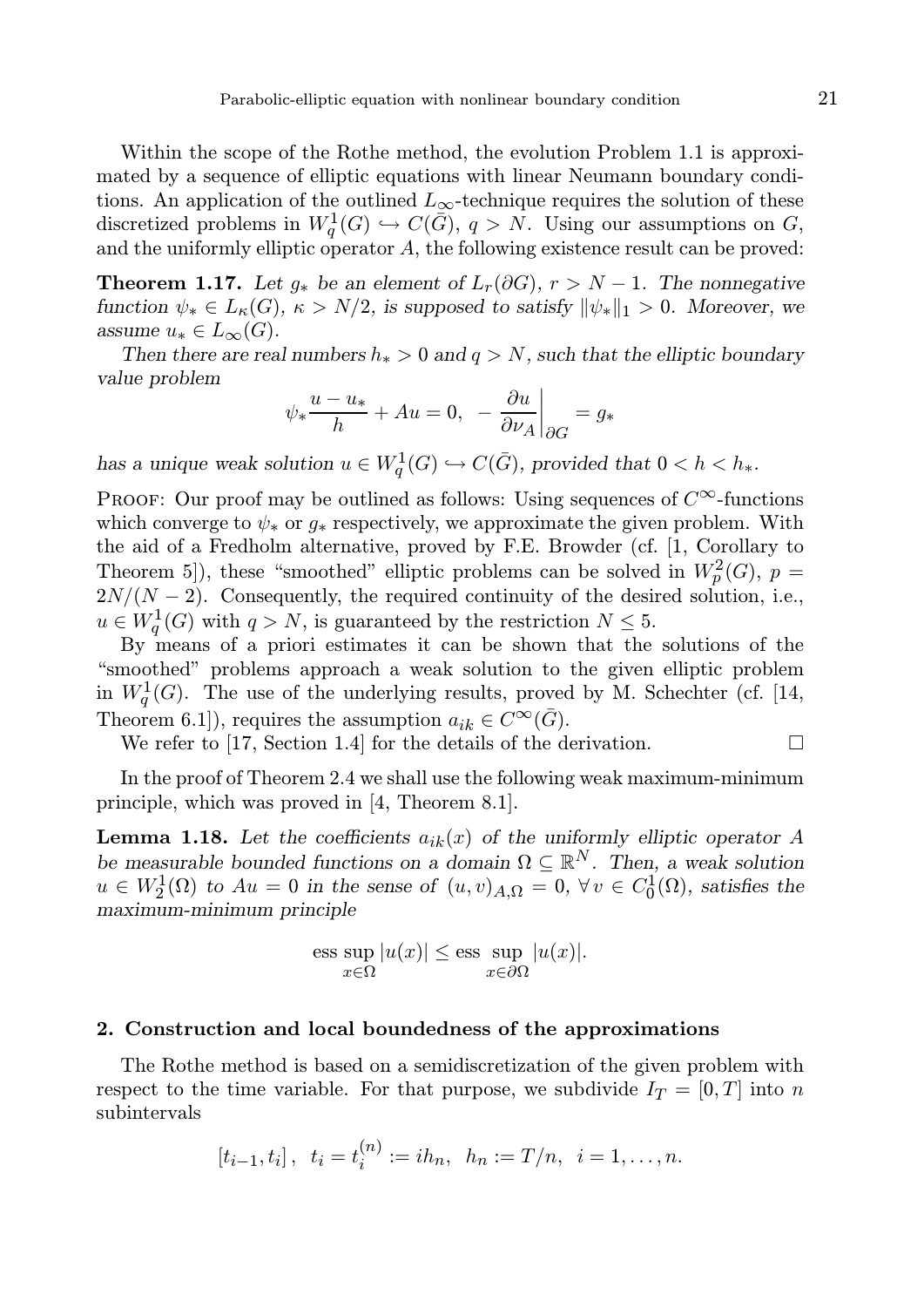Then, for each  $n \geq 1$ , Problem 1.1 may be approximated by the sequence of linear, elliptic boundary value problems

$$
\psi_i \delta u_i + Au_i = 0 \text{ on } G, \quad -\frac{\partial u_i}{\partial \nu_A} = g_i \text{ on } \partial G, \quad i = 1, \dots, n,
$$
  
where  $\delta u_i := \frac{u_i - u_{i-1}}{h_n}, \quad \psi_i = \psi(t_i, \cdot), \quad g_i = g(t_i, \cdot, u_{i-1}),$ 

and  $u_0$  is given by  $u_0(x) := U_0^*(x)$ . In weak formulation this discretized problem reads as follows:

**Problem 2.1.** Let  $u_0$  be defined as  $u_0(x) := U_0^*(x)$ . Find functions  $u_i \in W_q^1(G) \cap$  $B_R[C(\partial G)], i = 1, \ldots, n$ , such that the equations

(7.1) 
$$
(\psi_i \delta u_i, v) + (u_i, v)_A = -(g_i, v)_{\partial G}, \ i = 1, ..., n,
$$

are satisfied for all  $v \in V(G) := W_{q'}^1(G) \cap L_{r'}(\partial G) \cap L_{\kappa'}(G)$ .

According to the locally formulated assumptions on the boundary function g, a solution of the discretized Problem 2.1 must be sought in the closed ball  $B_R[C(\partial G)]$ . On the other hand, known existence results from the elliptic equation theory cannot be applied under such a restriction. For this reason, we first consider a slightly modified discretized problem, where the use of

$$
g^R(t, x, \xi) := \begin{cases} g(t, x, \xi), & \text{if } |\xi| \le R \\ g(t, x, R \text{ sign}(\xi)), & \text{if } |\xi| > R \end{cases}
$$

enables us to apply the local assumptions on g globally.

**Problem 2.2.** Let  $v_0$  be defined by  $v_0(x) := U_0^*(x)$ . Find functions  $v_i \in$  $W_q^1(G) \cap C(\partial G)$ ,  $i = 1, \ldots, n$ , such that

(8.i) 
$$
(\psi_i \delta v_i, v) + (v_i, v)_A = -\left(g_i^R, v\right)_{\partial G}, \ \forall v \in V(G).
$$

As long as the subdivision of the time interval is sufficiently fine, i.e.,  $\forall h_n \leq$  $h_{n*}$ , the "extended" discretized Problem 2.2 may be solved on the basis of Theorem 1.17. According to that existence result, there is a unique solution  $u_i \in$  $W_q^1(G)$ ,  $q > N$ , to the linear elliptic equation (8.i), provided that the previous function  $u_{i-1} \in C(\overline{G})$  is already known. Starting with  $i = 1$ , this iterative procedure yields:

**Lemma 2.3.** Assuming that the subdivision of  $I_T$  is sufficiently fine, i.e.,  $\forall n \geq 1$  $n<sub>*</sub>$ , the "extended" discretized equations (8.i),  $i = 1, ..., n$ , have unique solutions  $v_i \in W_q^1(G), q > N.$ 

Since the functions  $v_i$  are continuous on  $\partial G$ , they fulfil the original discretized equations (7.i), provided that they belong to the closed ball  $B_R[C(\partial G)]$ . Using this basic idea, a local existence result for the discretized Problem 2.1 can be proved.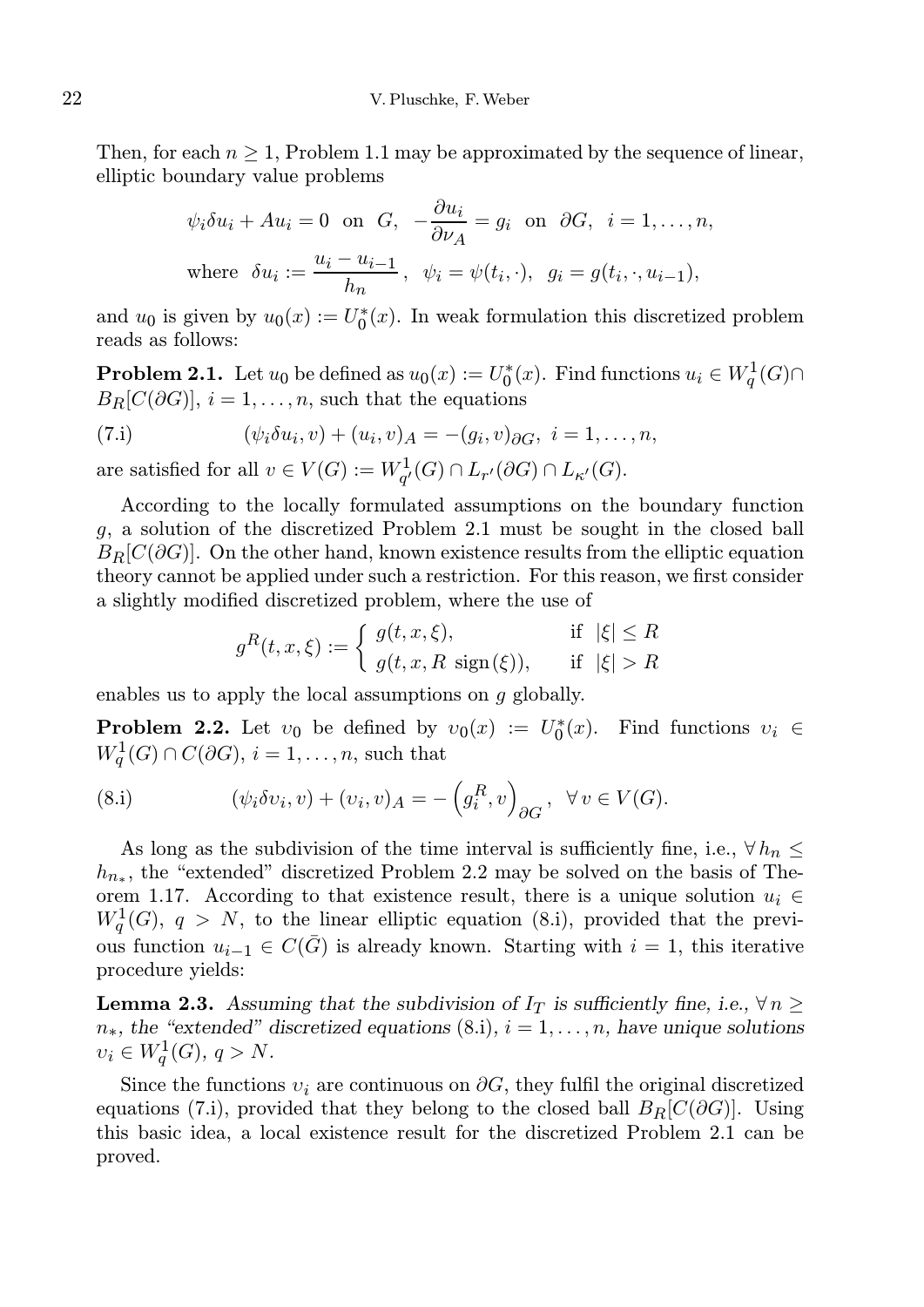**Theorem 2.4.** There exist a time  $T_* \in (0, T]$  and a natural number  $n_*$ , such that the following statements are valid:

- (S<sub>1</sub>) For all subdivisions of  $I_T$  with  $n \geq n_*$ , the discretized equations (7.i) are uniquely solvable in  $W_q^1(G)$ ,  $q > N$ , providing the corresponding  $t_i$ satisfies  $t_i \leq T_*$ .
- (S<sub>2</sub>) The solutions  $u_i \in W_q^1(G) \hookrightarrow C(\bar{G})$  of (7.i),  $t_i \leq T_*$ , fulfil the estimate

$$
\max_{t_i \le t} \|u_i\|_{C(\bar{G})} \le \exp(ct^c) \left\{ \|U_0\|_{\infty, \mathcal{P}(0)}^2 + ct \right\}^\alpha \le R,
$$
  

$$
\forall t \in I_{T_*} := [0, T_*], \ \forall n \ge n_*,
$$

where  $\alpha \in \mathbb{R}$  belongs to  $(0, 1/2]$ , and takes on the value  $1/2$  if  $||U_0||_{\infty,\mathcal{P}(0)} > 0.$ 

PROOF: The basic idea of our proof consists in showing, that up to a certain point  $T_* \in (0,T]$  the solutions  $v_i \in W_q^1(G)$  of the "extended" discretized Problem 2.2 belong to  $B_R[C(\bar{G})] \subset B_R[C(\partial G)]$ , and thus satisfy the corresponding original discretized equations (7.i) as well. For that purpose, we consider the integral relations (8.i). Since  $v_i$  particularly belongs to  $W_2^1(G) \cap L_\infty(G)$ ,  $|v_i|^{p-2}v_i$ ,  $p \ge 2$ , is an element of  $W_2^1(G) \hookrightarrow V(G)$  (cf. [9, Lemma 2]) and may be employed as a test function:

$$
(\psi_i \delta v_i, |v_i|^{p-2} v_i) + (v_i, |v_i|^{p-2} v_i)_A = -\left(g_i^R, |v_i|^{p-2} v_i\right)_{\partial G}, \ i = 1, \dots, n, \ \forall \ p \ge 2.
$$

The application of

$$
\begin{aligned} \left(\psi_i(\nu_i - \nu_{i-1}), |\nu_i|^{p-2} \nu_i\right) &= \|\nu_i\|_{p, [\psi_i]}^p - (\psi_i \nu_{i-1}, |\nu_i|^{p-2} \nu_i) \\ &\geq \|\nu_i\|_{p, [\psi_i]}^p - \|\nu_{i-1}\|_{p, [\psi_i]} \|\nu_i\|_{p, [\psi_i]}^p \\ &\geq \frac{1}{p} \|\nu_i\|_{p, [\psi_i]}^p - \frac{1}{p} \|\nu_{i-1}\|_{p, [\psi_i]}^p, \ \forall \, p \geq 2, \end{aligned}
$$

and (1) to the left hand side of this equation yields

$$
(9) \quad ||v_i||_{p,[\psi_i]}^p - ||v_{i-1}||_{p,[\psi_i]}^p + ch_n ||w_i||_{\nabla,2}^2 \le -ph_n \left( g_i^R, |v_i|^{p-2} v_i \right)_{\partial G},
$$
  

$$
i = 1, \dots, n, \ \forall p \ge 2,
$$

where  $w_i \in W_2^1(G) \cap L_\infty(G)$  is defined as  $w_i := |v_i|^{\frac{p-2}{2}} v_i$ . According to Corollary 1.14, the two estimates

$$
||v_i||_{p,[\psi_i]}^p \ge ||v_i||_{p,[\psi_{i+1}]}^p - c\epsilon h_n ||w_i||_{1,2}^2 - c\epsilon^{-c} h_n ||v_i||_{\lambda p,[\psi_i + \psi_{i+1}]}^p,
$$
  

$$
-||v_{i-1}||_{p,[\psi_i]}^p \ge -||v_{i-1}||_{p,[\psi_{i-1}]}^p - c\epsilon h_n ||w_{i-1}||_{1,2}^2 - c\epsilon^{-c} h_n ||v_{i-1}||_{\lambda p,[\psi_{i-1} + \psi_i]}^p,
$$
  

$$
\forall p \ge 2, \ \forall \epsilon > 0,
$$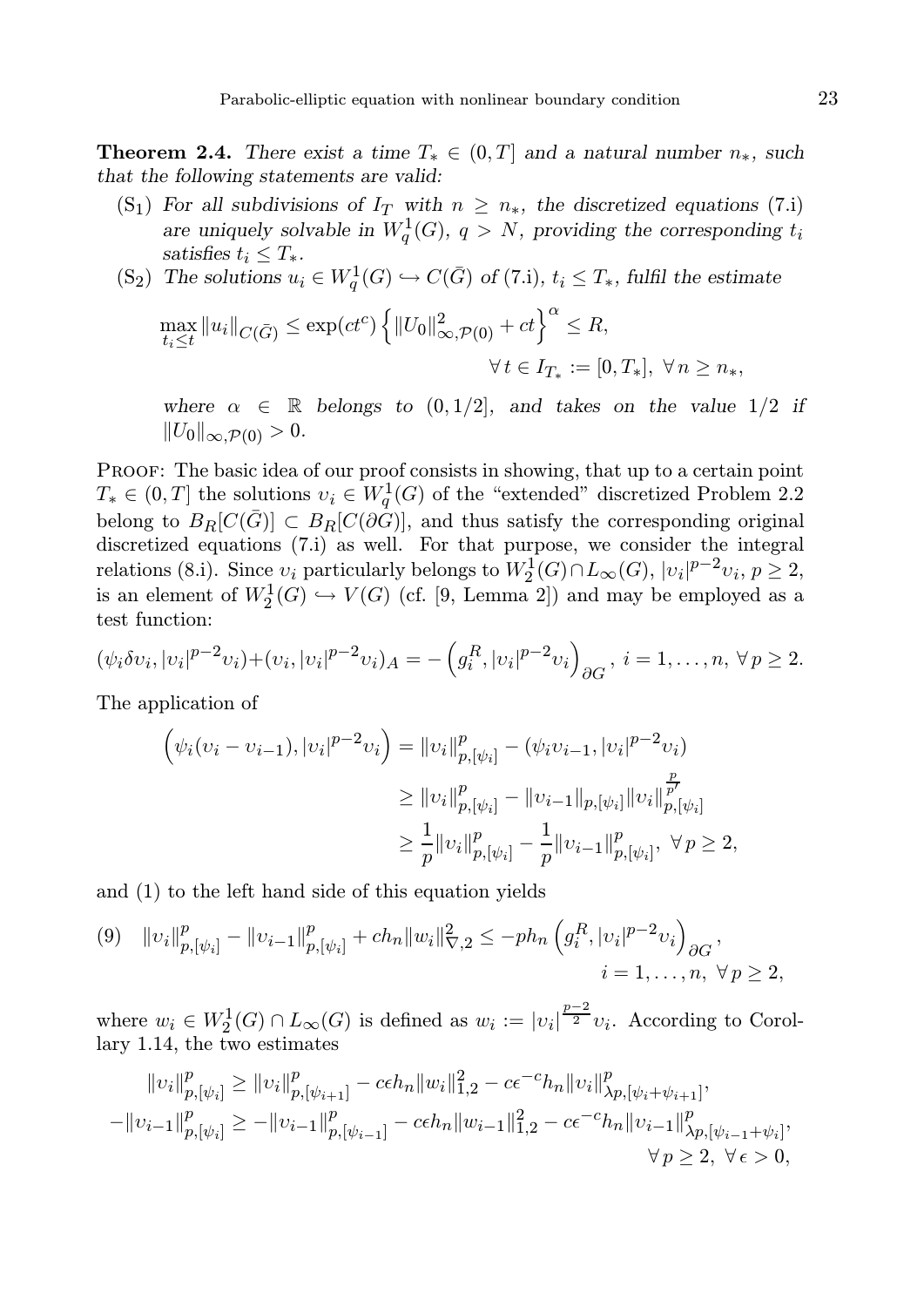hold for an arbitrary, but fixed real number  $\lambda \in (\lambda_*, 1]$ . Applying them separately to formula (9), we obtain both

$$
||v_i||_{p,[\psi_{i+1}]}^p - ||v_{i-1}||_{p,[\psi_i]}^p + ch_n ||w_i||_{\nabla,2}^2
$$
  
(10)  

$$
\leq -ph_n \left( g_i^R, |v_i|^{p-2} v_i \right)_{\partial G} + c\epsilon h_n ||w_i||_{1,2}^2
$$
  

$$
+ c\epsilon^{-c} h_n ||v_i||_{\lambda p,[\psi_i + \psi_{i+1}]}^p, \quad i = 1, ..., n, \forall p \geq 2, \forall \epsilon > 0,
$$

and

$$
\|v_i\|_{p,[\psi_i]}^p - \|v_{i-1}\|_{p,[\psi_{i-1}]}^p + ch_n \|w_i\|_{\nabla,2}^2
$$
  
\n
$$
\le -ph_n \left( g_i^R, |v_i|^{p-2} v_i \right)_{\partial G} + c\epsilon h_n \|w_{i-1}\|_{1,2}^2
$$
  
\n
$$
+ c\epsilon^{-c} h_n \|v_{i-1}\|_{\lambda p,[\psi_{i-1}+\psi_i]}^p, \quad i = 1, ..., n, \ \forall p \ge 2, \ \forall \epsilon > 0.
$$

The sum of these two inequalities reads as follows:

$$
\|v_{i}\|_{p,[\psi_{i}+\psi_{i+1}]}^{p} + ch_{n} \|w_{i}\|_{\nabla,2}^{2}
$$
\n
$$
\leq \|v_{i-1}\|_{p,[\psi_{i-1}+\psi_{i}]}^{p} + ph_{n} \left| \left(g_{i}^{R},|v_{i}|^{p-2}v_{i}\right)_{\partial G}\right|
$$
\n
$$
+ c\epsilon h_{n} \left( \|w_{i-1}\|_{1,2}^{2} + \|w_{i}\|_{1,2}^{2}\right)
$$
\n
$$
+ c\epsilon^{-c} h_{n} \left( \|v_{i-1}\|_{\lambda p,[\psi_{i-1}+\psi_{i}]}^{p} + \|v_{i}\|_{\lambda p,[\psi_{i}+\psi_{i+1}]}^{p}\right),
$$
\n
$$
i = 1, ..., n, \forall p \geq 2, \forall \epsilon > 0.
$$

As a consequence of Corollary 1.13 (E<sub>2</sub>) and our assumption  $r > N - 1$ , the estimate

$$
\begin{aligned}\|w\|_{2\frac{T'}{p'},\partial G}^{\frac{2}{p'}}\leq c\epsilon\|w\|_{1,2}^2+c\epsilon^{-c}\|w\|_{2\lambda,[\psi(t,\cdot)]}^{2\frac{1-\theta}{p'-\theta}},\ \theta\in(0,1),\\ \forall\,w\in W_2^1(G)\cap L_\infty(G),\ \forall\,\epsilon>0,\ \forall\,t\in I_T,\end{aligned}
$$

holds for all  $p \geq 2r/(r+1)$ . Thus, we have the inequality

$$
\left| \left( g_i^R, |v_i|^{p-2} v_i \right)_{\partial G} \right| \le \left\| g_i^R \right\|_{r, \partial G} \left\| |v_i|^{p-1} \right\|_{r', \partial G} \le c \|w_i\|_{2\frac{r'}{p'}, \partial G}^{\frac{2}{p'}}.
$$
\n
$$
\le c\epsilon \|w_i\|_{1,2}^2 + c\epsilon^{-c} \|v_i\|_{\lambda p, [\psi_i]}^{\varrho(p)} , \ \varrho(p) := \frac{1-\theta}{p'-\theta},
$$
\n
$$
i = 1, \dots, n, \ \forall \, p \ge 2, \ \forall \, \epsilon > 0.
$$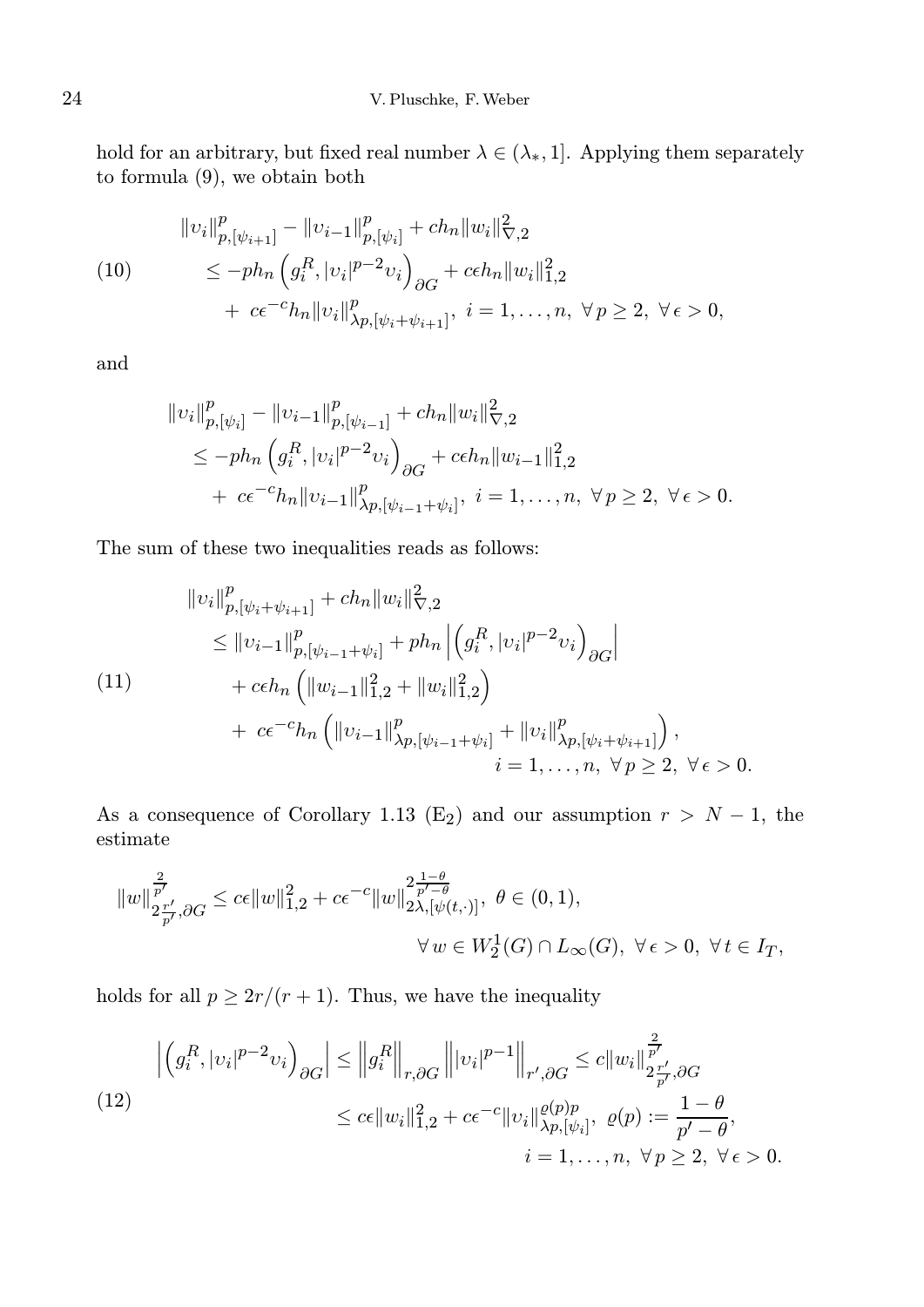Using Lemma 1.15, its application to the right hand side of (11) yields

$$
||v_i||_{p,[\psi_i+\psi_{i+1}]}^p + ch_n ||w_i||_{\nabla,2}^2
$$
  
\n
$$
\leq ||v_{i-1}||_{p,[\psi_{i-1}+\psi_i]}^p + c\epsilon ph_n ||w_i||_{1,2}^2 + c\epsilon^{-c} ph_n ||v_i||_{\lambda p,[\psi_i]}^{\rho(p)p}
$$
  
\n
$$
+ c\epsilon h_n \left( ||w_{i-1}||_{1,2}^2 + ||w_i||_{1,2}^2 \right)
$$
  
\n
$$
+ c\epsilon^{-c} h_n \left( ||v_{i-1}||_{\lambda p,[\psi_{i-1}+\psi_i]}^p + ||v_i||_{\lambda p,[\psi_i+\psi_{i+1}]}^p \right)
$$
  
\n
$$
\leq ||v_{i-1}||_{p,[\psi_{i-1}+\psi_i]}^p + c\epsilon ph_n \left( ||w_{i-1}||_{\nabla,2}^2 + ||w_i||_{\nabla,2}^2 \right)
$$
  
\n
$$
+ c\epsilon^{-c} ph_n ||v_i||_{\lambda p,[\psi_i+\psi_{i+1}]}^{\rho(p)p}
$$
  
\n
$$
+ c\epsilon^{-c} h_n \left( ||v_{i-1}||_{\lambda p,[\psi_{i-1}+\psi_i]}^p + ||v_i||_{\lambda p,[\psi_i+\psi_{i+1}]}^p \right),
$$
  
\n
$$
i = 1, ..., n, \forall p \geq 2, \forall \epsilon > 0.
$$

We sum up these estimates for  $i = 2, \ldots, j, j \in \{2, \ldots, n\}$ , and obtain

$$
\|v_j\|_{p, [\psi_j + \psi_{j+1}]}^p + ch_n \sum_{i=2}^j \|w_i\|_{\nabla, 2}^2
$$
  
\n
$$
\leq \|v_1\|_{p, [\psi_1 + \psi_2]}^p + c \epsilon p h_n \sum_{i=1}^j \|w_i\|_{\nabla, 2}^2
$$
  
\n
$$
+ c \epsilon^{-c} p h_n \sum_{i=1}^j \left( \|v_i\|_{\lambda p, [\psi_i + \psi_{i+1}]}^p + \|v_i\|_{\lambda p, [\psi_i + \psi_{i+1}]}^{\varrho(p)} \right), \ \forall \, p \geq 2.
$$

Now the both formulas (9) and (10) are considered for the case when  $i = 1$ . In virtue of (12) and Lemma 1.15, their sum may be estimated as follows:

$$
\label{eq:21} \begin{split} &\left\|v_1\right\|_{p,[\psi_1+\psi_2]}^p+ch_n\|w_1\|_{\nabla,2}^2\\ &\leq \|v_0\|_{p,[2\psi_1]}^p+2ph_n\left|\left(g_1^R,|v_1|^{p-2}v_1\right)_{\partial G}\right|+c\epsilon h_n\|w_1\|_{1,2}^2\\ &\quad +c\epsilon^{-c}h_n\|v_1\|_{\lambda p,[\psi_1+\psi_2]}^p\\ &\leq \|v_0\|_{p,[2\psi_1]}^p+c\epsilon ph_n\|w_1\|_{\nabla,2}^2+c\epsilon^{-c}ph_n\left(\|v_1\|_{\lambda p,[\psi_1+\psi_2]}^p+\|v_1\|_{\lambda p,[\psi_1+\psi_2]}^{ \varrho(p)}\right). \end{split}
$$

Consequently, from the previous inequality, we find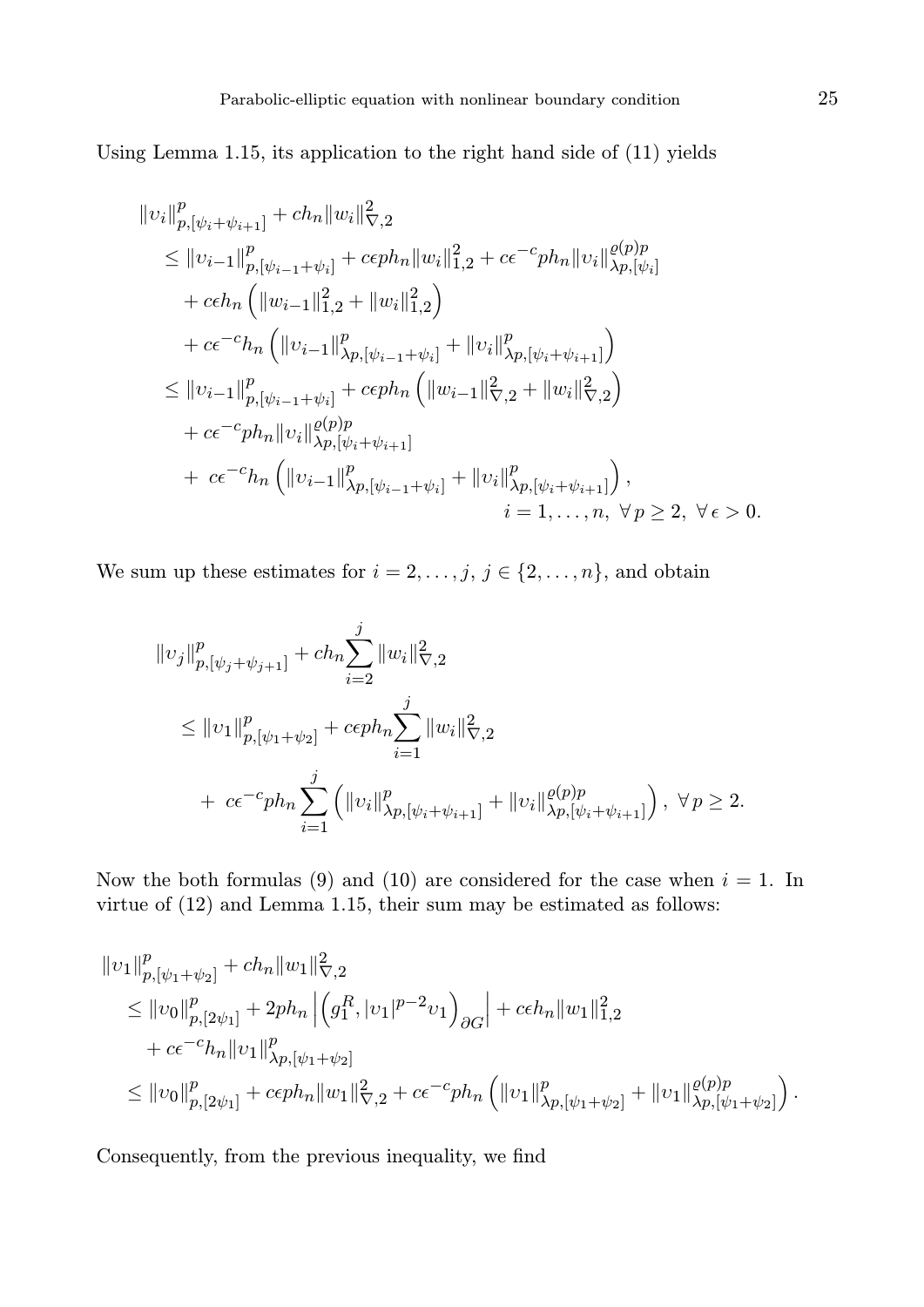$$
\|v_j\|_{p,[\psi_j+\psi_{j+1}]}^p + ch_n \sum_{i=1}^j \|w_i\|_{\nabla,2}^2
$$
  
\n
$$
\leq \|v_0\|_{p,[2\psi_1]}^p + c\epsilon p h_n \sum_{i=1}^j \|w_i\|_{\nabla,2}^2
$$
  
\n+  $c\epsilon^{-c} p h_n \sum_{i=1}^j \left( \|v_i\|_{\lambda p,[\psi_i+\psi_{i+1}]}^p + \|v_i\|_{\lambda p,[\psi_i+\psi_{i+1}]}^{e(p)p}\right),$   
\n $j = 1, ..., n, \forall p \geq 2, \forall \epsilon > 0.$ 

By choosing  $\epsilon := \delta/p$  with a sufficiently small  $\delta > 0$ , we obtain (13)

$$
||v_j||_{p,[\psi_j+\psi_{j+1}]}^p \le ||v_0||_{p,[2\psi_1]}^p + cp^c h_n \sum_{i=1}^j (||v_i||_{\lambda p,[\psi_i+\psi_{i+1}]}^p + ||v_i||_{\lambda p,[\psi_i+\psi_{i+1}]}^{o(p)p})
$$
  
\n
$$
\le 2||\psi||_{C(I_T,L_1(G))} ||U_0^*||_{\infty}^p + cp^c h_n \sum_{i=1}^j (||v_i||_{\lambda p,[\psi_i+\psi_{i+1}]}^p + ||v_i||_{\lambda p,[\psi_i+\psi_{i+1}]}^{o(p)p})
$$
  
\n
$$
\le M||U_0^*||_{\infty}^p + cp^c t_j \left( \max_{i \le j} ||v_i||_{\lambda p,[\psi_i+\psi_{i+1}]}^p + \max_{i \le j} ||v_i||_{\lambda p,[\psi_i+\psi_{i+1}]}^{o(p)p} \right),
$$
  
\n
$$
M := 2||\psi||_{C(I_T,L_1(G))}, \ j = 1, ..., n, \ \forall p \ge 2,
$$

which leads to

$$
\max_{t_i \le t} ||v_i||_{p,[\psi_i + \psi_{i+1}]}^p
$$
\n
$$
\le M ||U_0^*||_{\infty}^p + c p^{c} t \left( \max_{t_i \le t} ||v_i||_{\lambda p, [\psi_i + \psi_{i+1}]}^p + \max_{t_i \le t} ||v_i||_{\lambda p, [\psi_i + \psi_{i+1}]}^{q(p)p} \right),
$$
\n
$$
\forall t \in I_T, \ \forall p \ge 2.
$$

On the basis of this inequality, the norm  $||v_i||_{p,[\psi_i+\psi_{i+1}]}, p \ge 2$ , may be estimated by  $||v_i||_{2,[\psi_i+\psi_{i+1}]}$ . For that purpose, we consider the sequence  $p_k := 2\lambda^{-k}$ ,  $k = 0, 1, 2, \ldots$  Then, using the notations

$$
m_k(n,t) := M^{-1/p_k} \max_{t_i \le t} ||v_i||_{p_k, [\psi_i + \psi_{i+1}]}, \ \ \varrho_k := \varrho(p_k),
$$

the previous inequality can be written in the form

$$
m_k(n,t) \leq \left\{ \n\|U_0^*\|_{\infty}^{p_k} + M^{(1-\lambda)/\lambda} c p_k^c t \, m_{k-1}^{p_k}(n,t) + M^{(\rho_k - \lambda)/\lambda} c p_k^c t \, m_{k-1}^{\rho_k p_k}(n,t) \right\}^{1/p_k}
$$
\n
$$
\leq \left\{ \|U_0^*\|_{\infty}^{p_k} + c p_k^c t \left[ m_{k-1}^{p_k}(n,t) + m_{k-1}^{\rho_k p_k}(n,t) \right] \right\}^{1/p_k}, \, k = 1, 2, \dots, \forall t \in I_T.
$$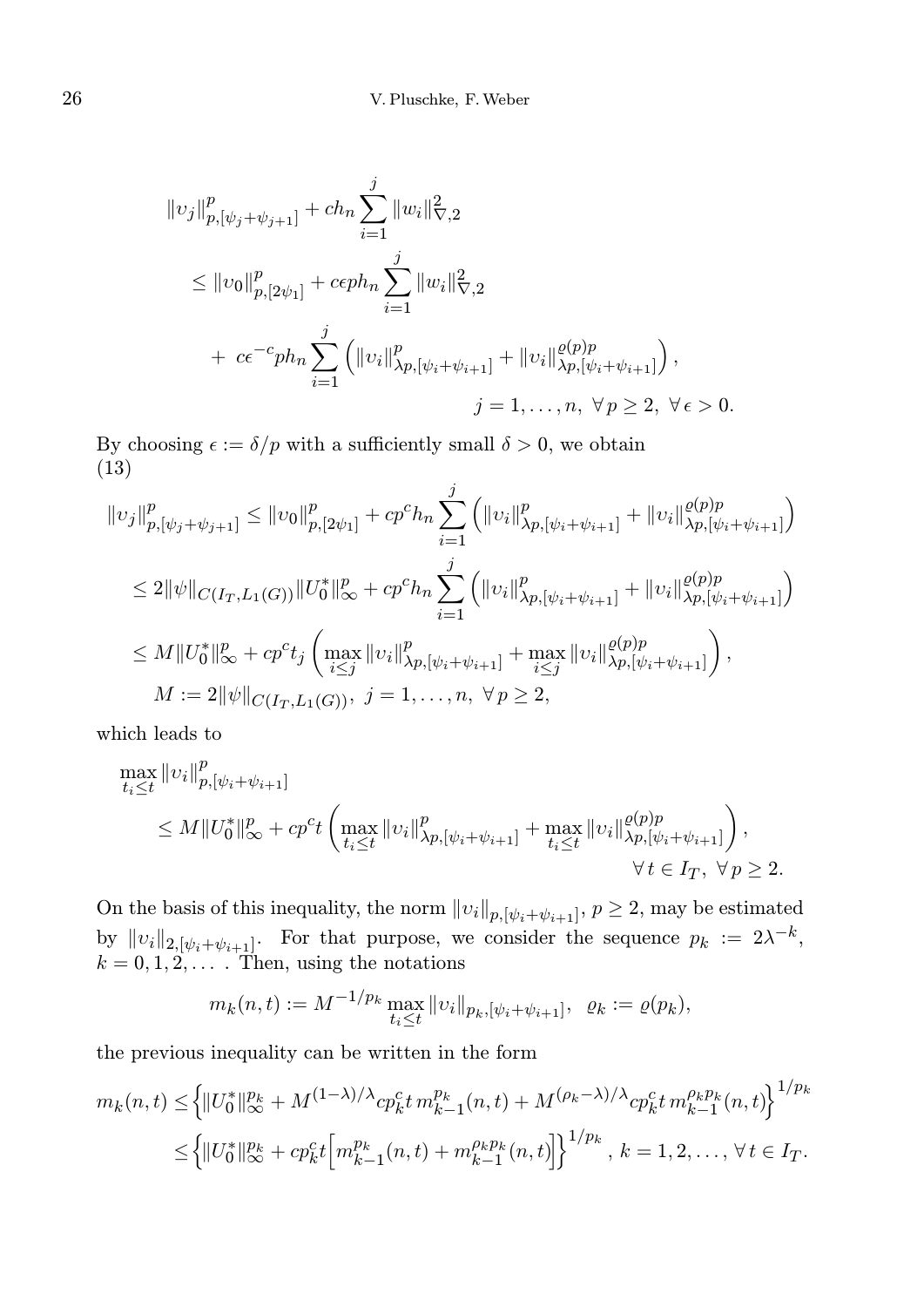As it was shown in [12, Proof of Theorem 3.1] or [17, Hilfssatz 2.13], carrying out this recursion yields

(14) 
$$
m_k(n,t) \le \exp(ct^c) \max \{ ||U_0^*||_{\infty}, m_0(n,t) \}^{2\alpha}, k = 1, 2, ..., \forall t \in I_T,
$$

where  $\alpha \in \mathbb{R}$  belongs to  $(0, 1/2]$  and takes on the value  $1/2$  if  $||U_0^*||_{\infty} > 0$ . Now the expression  $m_0(n, t)$  will be estimated on the basis of formula (13), which is considered for the case where  $p = 2$ . Owing to this inequality, the following holds

$$
||v_j||_{2,[\psi_j+\psi_{j+1}]}^2 \le M||U_0^*||_{\infty}^2 + ch_n \sum_{i=1}^j \left( ||v_i||_{2,[\psi_i+\psi_{i+1}]}^2 + ||v_i||_{2,[\psi_i+\psi_{i+1}]}^{2\varrho(2)} \right)
$$
  

$$
\le M||U_0^*||_{\infty}^2 + ct_j + ch_n \sum_{i=1}^j ||v_i||_{2,[\psi_i+\psi_{i+1}]}^2, \ j = 1, ..., n.
$$

By means of Gronwall's Lemma in the discrete form (cf. [6, Lemma 1.3.19]) we consequently obtain

$$
||v_j||_{2,[\psi_j+\psi_{j+1}]}^2 \leq (1+ch_n)\left(M||U_0^*||_{\infty}^2+ct_j\right) \exp(ct_{j-1}), \ j=1,\ldots,n,
$$

so that  $m_0(n, t)$  may be estimated by

$$
m_0(n,t) = M^{-\frac{1}{2}} \max_{t_i \le t} ||v_i||_{2,[\psi_i + \psi_{i+1}]} \le \left[ (1 + ch_n) \left( ||U_0^*||_{\infty}^2 + ct \right) \exp(ct) \right]^{\frac{1}{2}},
$$
  

$$
\forall t \in I_T.
$$

Therefore, from (14) it results

$$
M^{-\frac{1}{p_k}} \max_{t_i \le t} ||v_i||_{p_k, [\psi_i + \psi_{i+1}]} \le \exp\left(ct^c\right) \left[ (1 + ch_n) \left( ||U_0^*||_{\infty}^2 + ct \right) \exp(ct) \right]^{\alpha}
$$
  

$$
\le \exp\left(ct^c\right) \left( ||U_0^*||_{\infty}^2 + ct \right)^{\alpha}, \ \forall \, k \in \mathbb{N}, \ \forall \, t \in I_T.
$$

Since the right hand side of this inequality does not depend on  $p_k$ , and

$$
\lim_{p \to \infty} ||u||_{p,[\psi(t',\cdot)+\psi(t'',\cdot)]} = ||u||_{\infty,\mathcal{P}(t') \cup \mathcal{P}(t'')},
$$
  

$$
\forall u \in L_{\infty}(\mathcal{P}(t') \cup \mathcal{P}(t'')), \forall t', t'' \in I_T,
$$

taking the limit as  $p_k \to \infty$  yields

$$
\max_{t_i \leq t} ||v_i||_{C\left(\overline{\mathcal{P}(t_i) \cup \mathcal{P}(t_{i+1})}\right)} = \max_{t_i \leq t} ||v_i||_{\infty, \mathcal{P}(t_i) \cup \mathcal{P}(t_{i+1})}
$$
\n
$$
\leq \exp\left(ct^c\right) \left(||U_0^*||_{\infty}^2 + ct\right)^{\alpha}, \ \forall \, t \in I_T.
$$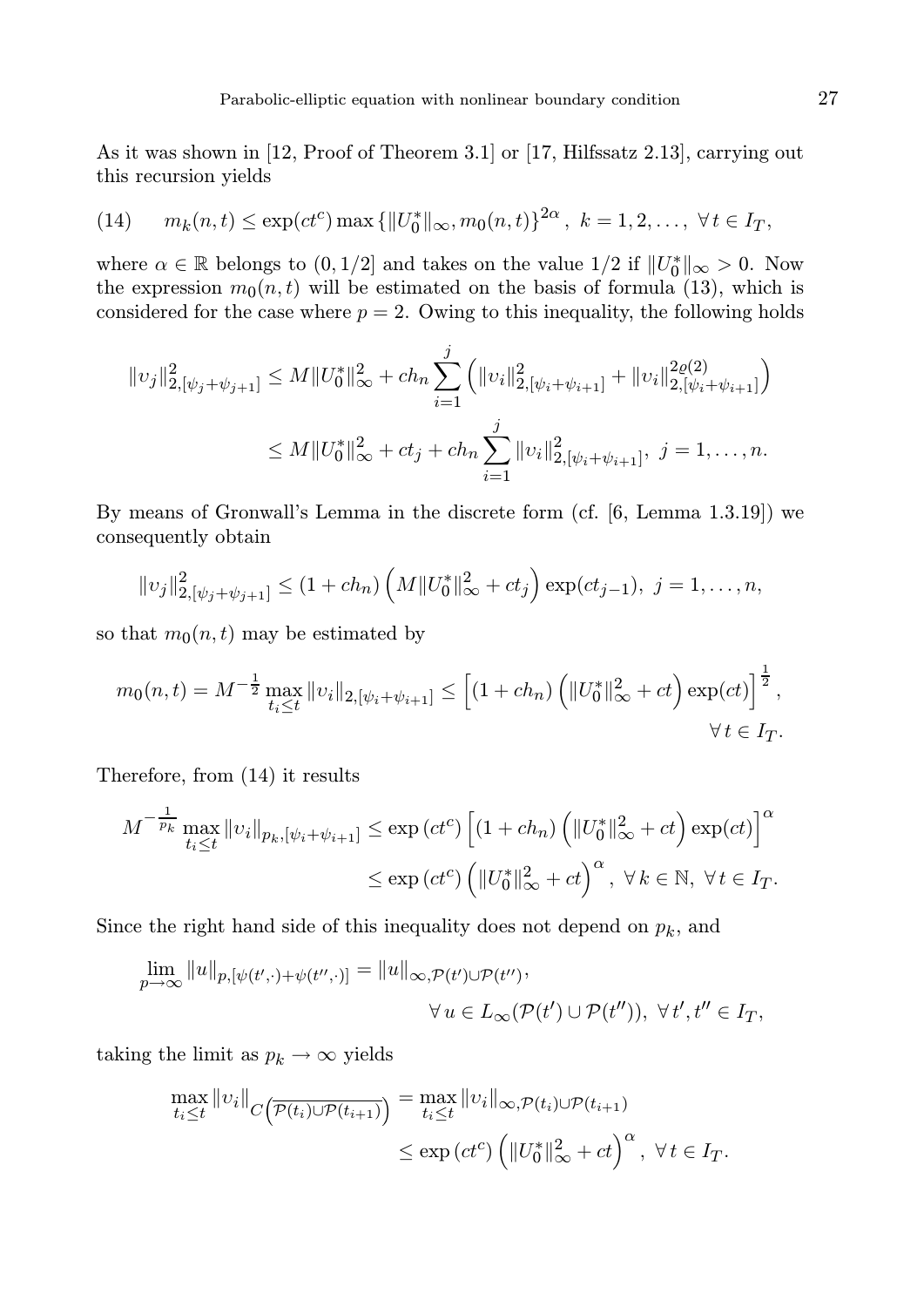Moreover, as  $\partial \mathcal{E}(t_i)$  is contained in  $\overline{\mathcal{P}(t_i) \cup \mathcal{P}(t_{i+1})}$ , according to the weak maximum-minimum principle formulated in Lemma 1.18, we obtain

$$
\max_{t_i \leq t} ||v_i||_{C(\bar{G})} \leq \max_{t_i \leq t} ||v_i||_{C(\overline{\mathcal{P}(t_i) \cup \mathcal{P}(t_{i+1})})}.
$$

Thus, our assumption  $||U_0||_{\infty, \mathcal{P}(0)} = ||U_0^*||_{\infty} < R$  enables us to fix up a point  $T_* \in (0, T]$  such that

$$
\max_{t_i \leq t} \|v_i\|_{C(\bar{G})} \leq \exp\left(ct^c\right) \left(\|U_0^*\|_{\infty}^2 + ct\right)^{\alpha} \leq R, \ \forall \, t \in [0, T_*].
$$

So the functions  $v_i$  defined on  $t_i \times G$ ,  $t_i \leq T_*$ , belong to  $B_R[C(\partial G)]$  and, consequently, satisfy the corresponding (original) discretized equations (7.i).

Since any solution of (7.i) fulfills the "extended" discretized equation (8.i) as well, its uniqueness follows from Lemma 2.3. So our proof is complete.  $\Box$ 

Theorem 2.4 guarantees the weak solvability of the discretized equations (7.i) up to the point  $T_* \in (0,T]$ , which does not depend upon the subdivision of the time interval I<sub>T</sub>. Throughout the remainder of this paper, the greatest  $i \in \mathbb{N}$ with  $t_i = ih_n \leq T_*$  will be denoted by  $i_* = i_*(n)$ . By piecewise linear or constant extension of the solutions  $u_i, i \leq i_*(n)$ , respectively, for each  $n \geq n_*$  we obtain the Rothe approximations

$$
u^{(n)}(t,x) := \begin{cases} u_{i-1}(x) + (t - t_{i-1}) \, \delta u_i(x) & \forall t \in [t_{i-1}, t_i], \ 1 \le i \le i_* \\ u_{i_*}(x) + (t - t_{i_*}) \, \delta u_{i_*}(x) & \forall t \in [t_{i_*}, T_*] \end{cases},
$$
  

$$
\bar{u}^{(n)}(t,x) := \begin{cases} U_0(x) & \forall t \in [-h_n, 0] \\ u_i(x) & \forall t \in (t_{i-1}, t_i], \ 1 \le i \le i_* \\ u_{i_*}(x) & \forall t \in [t_{i_*}, T_*] \end{cases}
$$

which are defined on  $Q_{T_*} := I_{T_*} \times G$ . Owing to Theorem 2.4 they satisfy the estimates

(15)

$$
\left\|u^{(n)}(t,\cdot)\right\|_{C(\bar{G})} \leq \exp\left(ct^c\right) \left(\|U_0\|_{\infty,\mathcal{P}(0)}^2 + ct\right)^\alpha \leq R, \ \forall \, t \in [0, T_* - h_n],
$$

(16)

$$
\left\|\bar{u}^{(n)}(t,\cdot)\right\|_{C(\bar{G})} \leq \exp\left(ct^c\right) \left(\|U_0\|_{\infty,\mathcal{P}(0)}^2 + ct\right)^\alpha \leq R, \ \forall \, t \in [-h_n, T_*].
$$

Moreover, we introduce the functions

$$
\bar{g}^{(n)}(t,x) := \begin{cases}\ng_0(x) = g(0, x, U_0(x)), & t = 0 \\
g_i(x), & \forall t \in (t_{i-1}, t_i], \ 1 \le i \le i_*\n\end{cases},
$$
\n
$$
\bar{\psi}^{(n)}(t,x) := \begin{cases}\n\psi_0(x), & t = 0 \\
\psi_i(x), & \forall t \in (t_{i-1}, t_i], \ 1 \le i \le i_*\n\end{cases},
$$
\n
$$
\bar{\psi}^{(n)}(t,x) := \begin{cases}\n\psi_0(x), & t = 0 \\
\psi_i(x), & \forall t \in (t_{i-1}, t_i], \ 1 \le i \le i_*\n\end{cases}
$$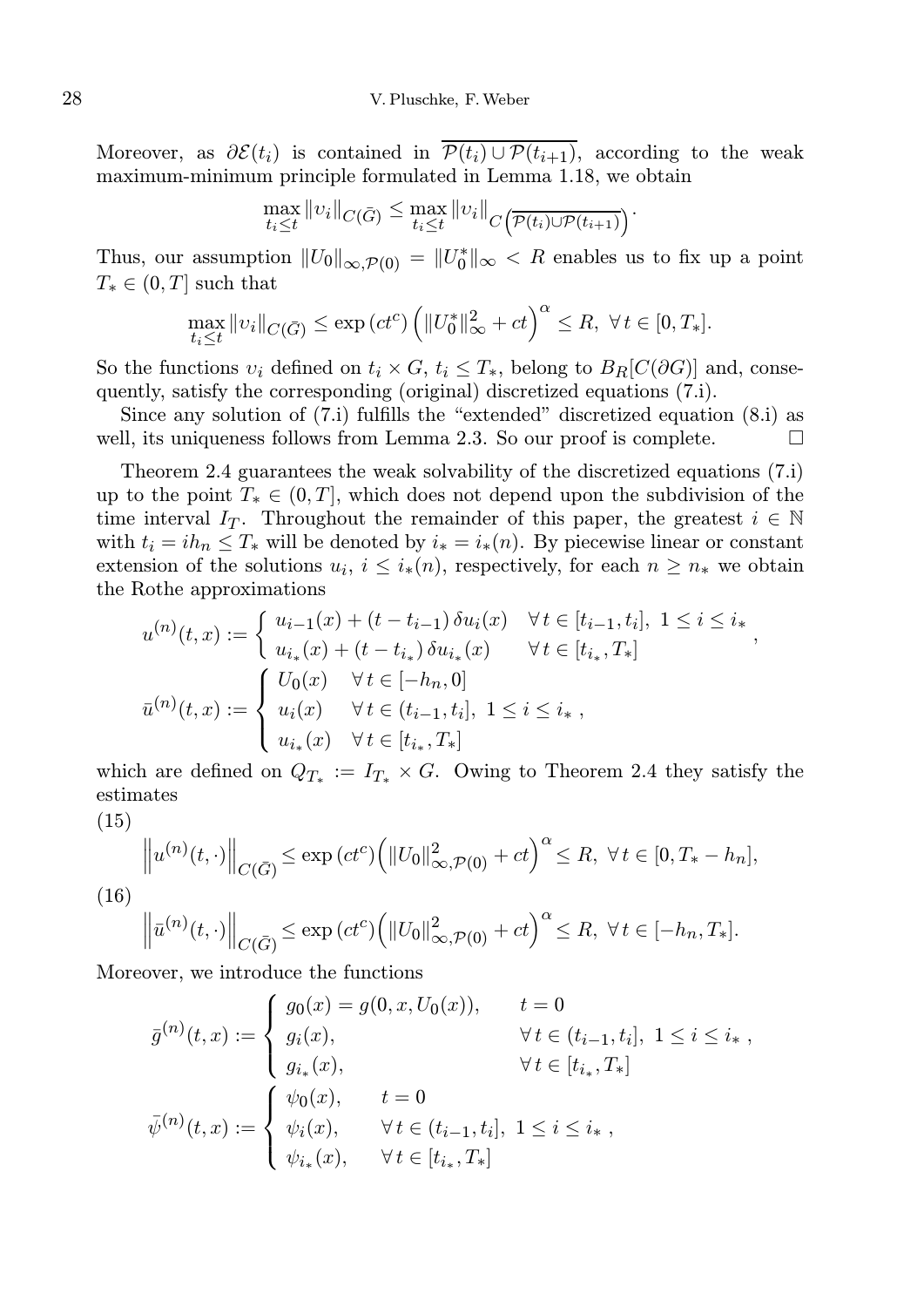so that the solved discretized equations (7.i),  $i \leq i_*(n)$ , may be extended to

$$
\left(\bar{\psi}^{(n)}(t,\cdot)\frac{\partial u^{(n)}}{\partial t}(t,\cdot),v(t,\cdot)\right) + \left(\bar{u}^{(n)}(t,\cdot),v(t,\cdot)\right)_A
$$
  
= 
$$
-\left(\bar{g}^{(n)}(t,\cdot),v(t,\cdot)\right)_{\partial G}, \ \forall t \in I_{T_*}, \ \forall v \in V(Q_{T_*}).
$$

By integrating this formula over  $I_{T_*}$  the following statement results:

Approximation Scheme 2.5. For all  $n \geq n_*$ , the functions  $u^{(n)}$  and  $\bar{u}^{(n)}$  fulfil the integral relation

$$
(17) \quad -\left(u^{(n)}, \frac{\partial}{\partial t}(\psi v)\right)_{Q_{T_*}} - (\psi(0, \cdot)U_0, v(0, \cdot)) + \left(\left(\bar{\psi}^{(n)} - \psi\right) \frac{\partial u^{(n)}}{\partial t}, v\right)_{Q_{T_*}} + \int_{I_{T_*}} \left(\bar{u}^{(n)}(t, \cdot), v(t, \cdot)\right)_A dt = -\left(\bar{g}^{(n)}, v\right)_{\Gamma_{T_*}}, \ \forall v \in V(Q_{T_*}).
$$

## 3. The convergence of the approximations to a solution

By a limit process in Approximation Scheme 2.5 we will show that subsequences of  $\{u^{(n)}\}_{n=1}^{\infty}$  and  $\{\bar{u}^{(n)}\}_{n=1}^{\infty}$  actually approach a weak solution to Problem 1.1. The derivation of appropriate convergence statements requires various a priori estimates which are based on the following lemma:

**Lemma 3.1.** For all subdivisions of  $I_T$  with  $n \geq n_*$ , the solutions  $u_i \in W_q^1(G)$ of the discretized equations (7.i),  $i \leq i_*(n)$ , satisfy the estimates

(E<sub>1</sub>) 
$$
h_n \sum_{t_i \leq T_*} ||u_i||_{1,2}^2 \leq c, \quad h_n^2 \sum_{t_1 \leq t_i \leq T_*} ||\delta u_i||_{2,[\psi_i]}^2 \leq c, \quad \text{and}
$$
  
\n(E<sub>2</sub>)  $h_n \sum_{t_j \leq T_* - t_k} ||u_{j+k} - u_j||_{2,[\psi_j]}^2 \leq ckh_n = ct_k, \quad \forall k \in \{0, 1, ..., i_*(n)\}.$ 

**PROOF:** In order to show the estimates stated in  $(E_1)$  are satisfied, we first consider the discretized equations (7.i),  $i \leq i_*(n)$ , with  $v = u_i$  as test functions. The application of

$$
(\psi_i(u_i - u_{i-1}), u_i) = \frac{1}{2} \left( \|u_i\|_{2, [\psi_i]}^2 - \|u_{i-1}\|_{2, [\psi_i]}^2 + \|u_i - u_{i-1}\|_{2, [\psi_i]}^2 \right)
$$

and (1) to the left hand side of this formula yields

$$
||u_i||_{2,[\psi_i]}^2 - ||u_{i-1}||_{2,[\psi_i]}^2 + ||u_i - u_{i-1}||_{2,[\psi_i]}^2 + ch_n ||u_i||_{\nabla,2}^2 \leq -2h_n(g_i, u_i)_{\partial G},
$$
  
 $i = 1, \ldots, i_*(n).$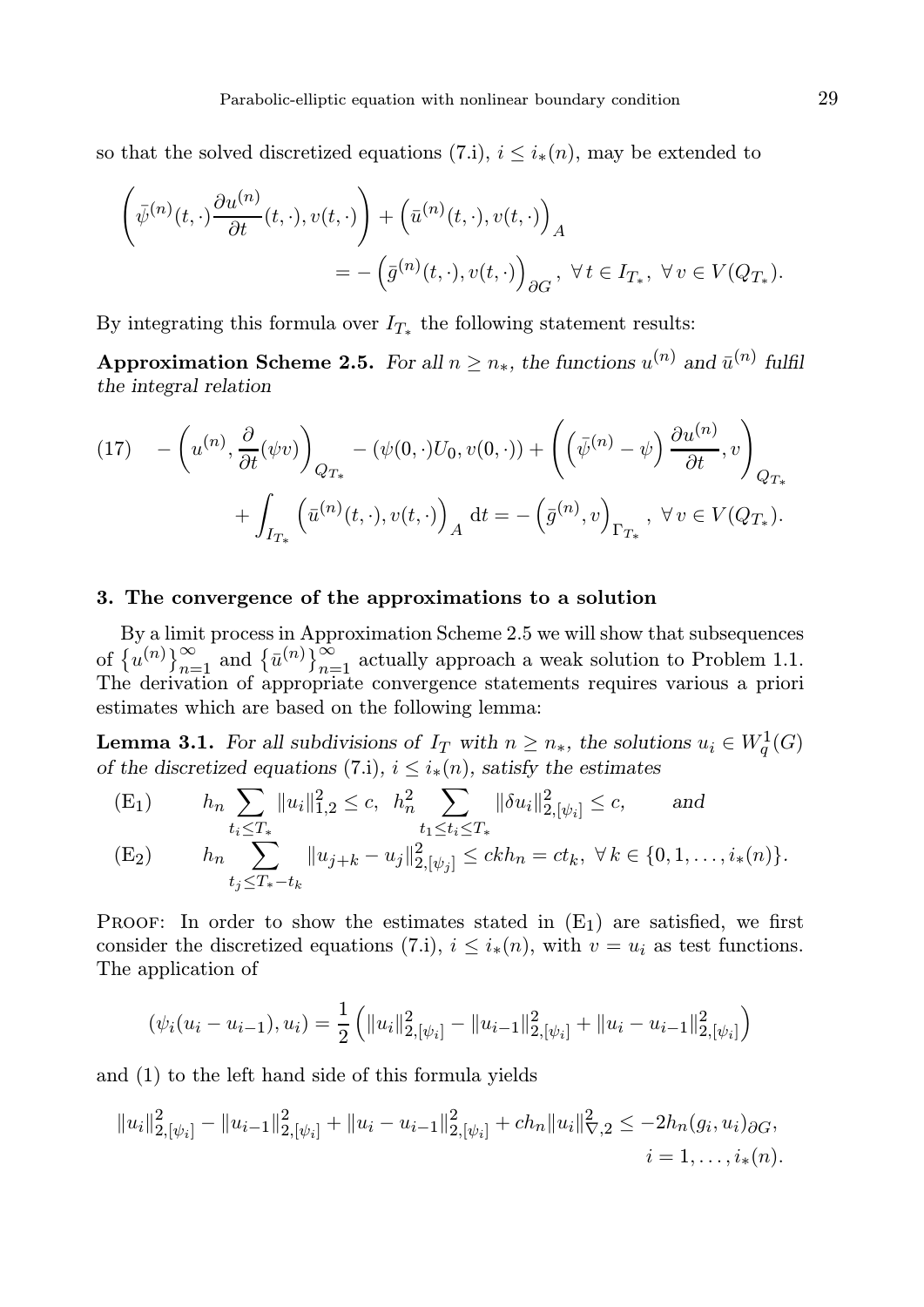Going through the same steps which led from (9) to (10) (with  $p = 2$  and  $\lambda = 1$ ) and using Lemma 1.15, we obtain

$$
||u_i||_{2,[\psi_{i+1}]}^2 + h_n^2 ||\delta u_i||_{2,[\psi_i]}^2 + ch_n ||u_i||_{\nabla,2}^2
$$
  
\n
$$
\leq ||u_{i-1}||_{2,[\psi_i]}^2 + 2h_n |(g_i, u_i)_{\partial G}| + c\epsilon h_n ||u_i||_{\nabla,2}^2 + c\epsilon^{-c} h_n ||u_i||_{2,[\psi_i + \psi_{i+1}]}^2,
$$
  
\n
$$
i = 1, ..., i_*(n), \ \forall \epsilon > 0.
$$

Since the functions  $u_i, i \leq i_*(n)$ , belong to the closed ball  $B_R[C(\bar{G})]$ , the integrals  $(g_i, u_i)_{\partial G}$  are uniformly bounded. Consequently we obtain the inequality

$$
||u_i||_{2,[\psi_{i+1}]}^2 + h_n^2 ||\delta u_i||_{2,[\psi_i]}^2 + ch_n ||u_i||_{\nabla,2}^2
$$
  
\n
$$
\leq ||u_{i-1}||_{2,[\psi_i]}^2 + ch_n + c\epsilon h_n ||u_i||_{\nabla,2}^2 + c\epsilon^{-c} h_n ||u_i||_{2,[\psi_i + \psi_{i+1}]}^2,
$$
  
\n
$$
i = 1, ..., i_*(n), \ \forall \epsilon > 0,
$$

which will be summed up for  $i = 1, \ldots, j, j \in \{1, \ldots, i_*(n)\}$ :

$$
||u_j||_{2,[\psi_{j+1}]}^2 + h_n^2 \sum_{i=1}^j ||\delta u_i||_{2,[\psi_i]}^2 + ch_n \sum_{i=1}^j ||u_i||_{\nabla,2}^2
$$
  

$$
\leq ||u_0||_{2,[\psi_1]}^2 + c\epsilon h_n \sum_{i=1}^j ||u_i||_{\nabla,2}^2 + c(\epsilon)t_j, \ \forall \epsilon > 0.
$$

Our assertion  $(E_1)$  follows from this estimate by choosing  $\epsilon > 0$  sufficiently small.

The proof of  $(E_2)$  is also based on the discretized equations (7.i),  $i \leq i_*(n)$ . Using  $v = u_{j+k} - u_j$ ,  $0 \le j \le j+k \le i_*$ , as test function, we sum them up for  $i = j + 1, \ldots, j + k$ . In view of the identity

$$
\sum_{i=j+1}^{j+k} (\psi_i(u_i - u_{i-1}), u_{j+k} - u_j)
$$
\n
$$
= \sum_{i=j+1}^{j+k} (\psi_i u_i - \psi_{i-1} u_{i-1}, u_{j+k} - u_j) - \sum_{i=j+1}^{j+k} ((\psi_i - \psi_{i-1}) u_{i-1}, u_{j+k} - u_j)
$$
\n
$$
= (\psi_{j+k} u_{j+k} - \psi_j u_j, u_{j+k} - u_j) - \sum_{i=j+1}^{j+k} ((\psi_i - \psi_{i-1}) u_{i-1}, u_{j+k} - u_j)
$$
\n
$$
= ||u_{j+k} - u_j||_{2,[\psi_j]}^2 + ((\psi_{j+k} - \psi_j) u_{j+k}, u_{j+k} - u_j)
$$
\n
$$
- \sum_{i=j+1}^{j+k} ((\psi_i - \psi_{i-1}) u_{i-1}, u_{j+k} - u_j),
$$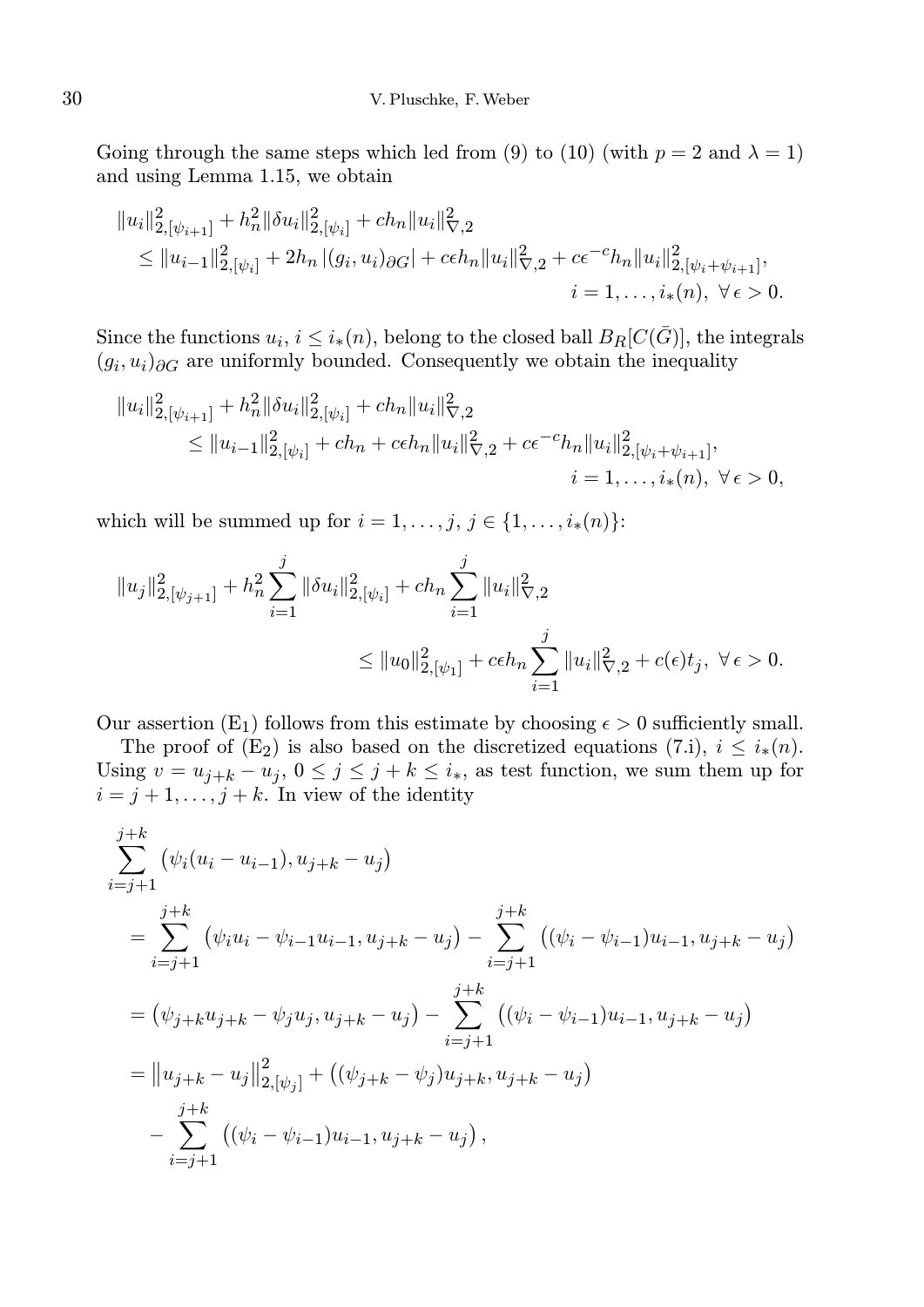we have

$$
||u_{j+k} - u_j||_{2,[\psi_j]}^2 + h_n \sum_{i=j+1}^{j+k} (u_i, u_{j+k} - u_j)_A = -h_n \sum_{i=j+1}^{j+k} (g_i, u_{j+k} - u_j)_{\partial G} + \sum_{i=j+1}^{j+k} ((\psi_i - \psi_{i-1})u_{i-1}, u_{j+k} - u_j) - ((\psi_{j+k} - \psi_j)u_{j+k}, u_{j+k} - u_j).
$$

Since the functions  $u_i, i \leq i_*(n)$ , belong to  $B_R[C(\bar{G})]$ , an application of Hölder's inequality to the right hand side leads to

$$
||u_{j+k} - u_j||_{2,[\psi_j]}^2 \leq h_n \sum_{i=j+1}^{j+k} |(g_i, u_{j+k} - u_j)_{\partial G}|
$$
  
+ 
$$
\sum_{i=j+1}^{j+k} |((\psi_i - \psi_{i-1})u_{i-1}, u_{j+k} - u_j)|
$$
  
+ 
$$
|((\psi_{j+k} - \psi_j)u_{j+k}, u_{j+k} - u_j)| + h_n \sum_{i=j+1}^{j+k} |(u_i, u_{j+k} - u_j)_{A}|
$$
  

$$
\leq ch_n \sum_{i=j+1}^{j+k} ||g_i||_{r,\partial G} + c \sum_{i=j+1}^{j+k} ||\psi_i - \psi_{i-1}||_{\kappa} + c ||\psi_{j+k} - \psi_j||_{\kappa}
$$
  
+ 
$$
h_n \sum_{i=j+1}^{j+k} |(u_i, u_{j+k} - u_j)_{A}|.
$$

In virtue of the local boundedness of  $g(\cdot,\cdot,\xi)$ , and the assumption  $\psi \in C^{0,1}(I_T, L_{\kappa}(G))$ , it follows that

$$
||u_{j+k} - u_j||_{2,[\psi_j]}^2 \le ckh_n + h_n \sum_{i=j+1}^{j+k} |(u_i, u_{j+k} - u_j)_A|
$$
  

$$
\le ckh_n + ch_n \sum_{i=j+1}^{j+k} ||u_i||_{\nabla,2} ||u_{j+k} - u_j||_{\nabla,2}
$$
  

$$
\le ch_n + ckh_n ||u_{j+k}||_{\nabla,2}^2 + ckh_n ||u_j||_{\nabla,2}^2 + ch_n \sum_{i=j+1}^{j+k} ||u_i||_{\nabla,2}^2.
$$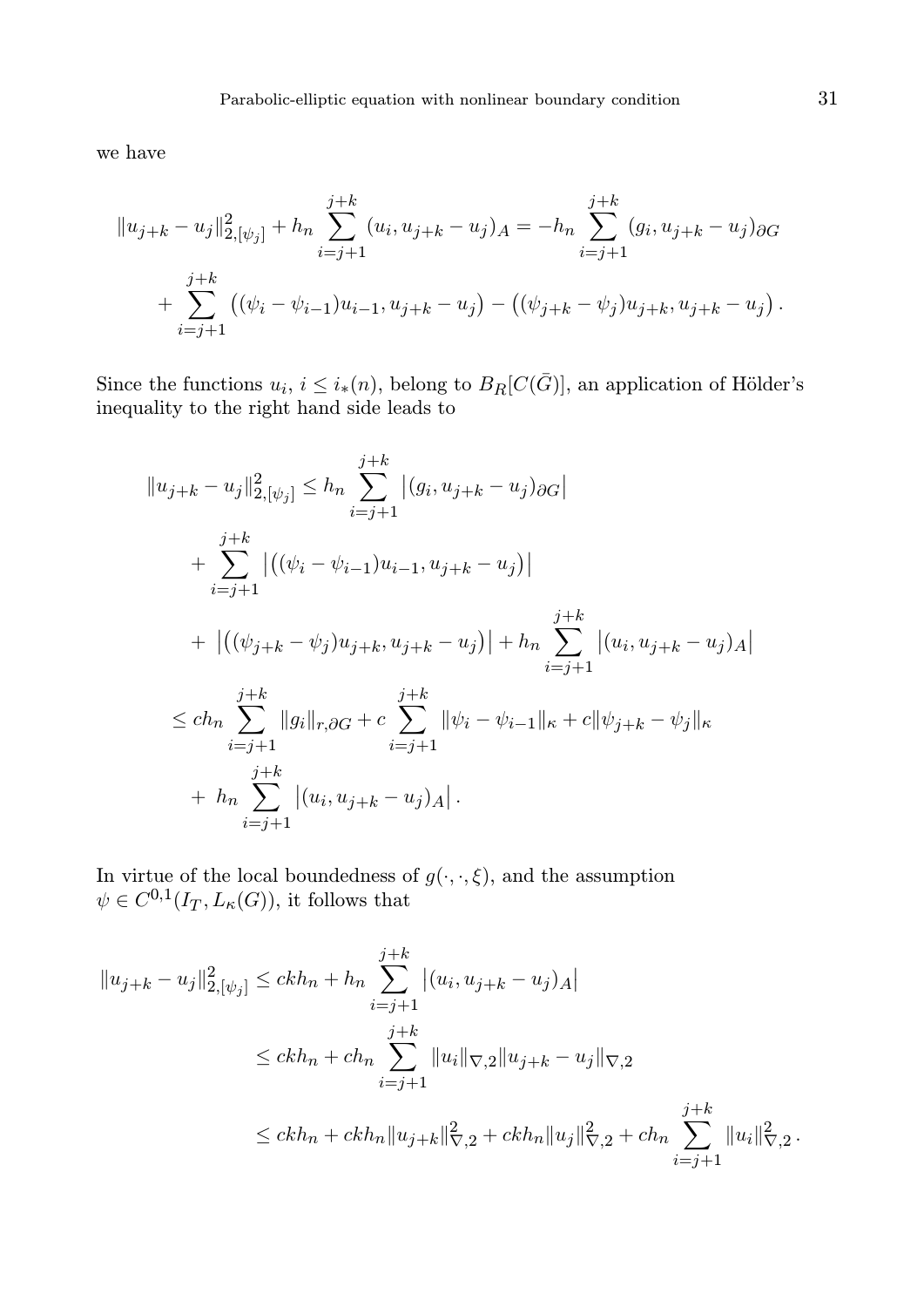Summing up this formula for  $j = 0, 1, \ldots, i_*(n) - k$ , we obtain

$$
\sum_{j=0}^{i_{*}-k} \|u_{j+k} - u_{j}\|_{2, [\psi_{j}]}^{2}
$$
\n
$$
\leq c k (i_{*}-k+1)h_{n} + c k h_{n} \sum_{j=0}^{i_{*}} \|u_{j}\|_{\nabla, 2}^{2} + c h_{n} \sum_{j=0}^{i_{*}-k} \sum_{i=j+1}^{j+k} \|u_{i}\|_{\nabla, 2}^{2}.
$$

So, with consideration to

$$
\sum_{j=0}^{i_{*}-k} \sum_{i=j+1}^{j+k} \|u_{i}\|_{\nabla,2}^{2} = \sum_{j=0}^{i_{*}-k} \sum_{i=1}^{k} \|u_{i+j}\|_{\nabla,2}^{2} = \sum_{i=1}^{k} \sum_{j=0}^{i_{*}-k} \|u_{i+j}\|_{\nabla,2}^{2}
$$
  

$$
\leq \sum_{i=1}^{k} \sum_{j=0}^{i_{*}} \|u_{j}\|_{\nabla,2}^{2} \leq k \sum_{j=0}^{i_{*}} \|u_{j}\|_{\nabla,2}^{2},
$$

we have the inequality

$$
\sum_{j=0}^{i_*-k} \|u_{j+k} - u_j\|_{2,[\psi_j]}^2 \le ck + ckh_n \sum_{j=0}^{i_*} \|u_j\|_{\nabla,2}^2,
$$

which proves our assertion  $(E_2)$  since  $(E_1)$  guarantees the boundedness of  $h_n \sum_{j=0}^{i_*} \|u_j\|_{\nabla,2}^2$ .

**Corollary 3.2.** Let  $\nu = 2\beta/(1+\beta)$ . Then for all  $n \geq n_*$  the functions  $u^{(n)} \in$  $C(I_{T_*}, C(\bar{G}))$  and  $\bar{u}^{(n)} \in L_{\infty} (I_{T_*}, C(\bar{G}))$  satisfy the estimates

(E<sub>1</sub>) 
$$
\int_{I_{T_*}} \left\| u^{(n)}(t, \cdot) - \bar{u}^{(n)}(t, \cdot) \right\|_{\nu, \mathcal{P}(t)}^2 dt \leq ch_n,
$$
  
\n(E<sub>2</sub>) 
$$
\int_{I_{T_*}} \left\| \bar{u}^{(n)}(t, \cdot) - \bar{u}^{(n)}(t - h_n, \cdot) \right\|_{\nu, \mathcal{P}(t)}^2 dt \leq ch_n,
$$

(E<sub>3</sub>) 
$$
\int_0^{\widetilde{T}_*-\epsilon} \left\| \bar{u}^{(n)}(t+\epsilon,\cdot) - \bar{u}^{(n)}(t,\cdot) \right\|_{\nu,\mathcal{P}(t)}^2 dt \leq c\epsilon, \forall \epsilon \in (0,T_*),
$$

(E<sub>4</sub>) 
$$
\int_{I_{T_*}} \left\| u_t^{(n)}(t, \cdot) \right\|_{\nu, \mathcal{P}(t)}^2 dt \leq ch_n^{-1},
$$
  
\n(E<sub>5</sub>) 
$$
\left\| u^{(n)} \right\|_{L_2(I_{T_*}, W_2^1(G))} \leq c, \left\| \bar{u}^{(n)} \right\|_{L_2(I_{T_*}, W_2^1(G))} \leq c.
$$

PROOF: Let  $t \in (0, T_*)$  be an arbitrary point of time, which belongs to the subinterval  $(t_{j-1}, t_j]$ . Then, owing to formula (3) with  $p = 2$ , Corollary 1.14 with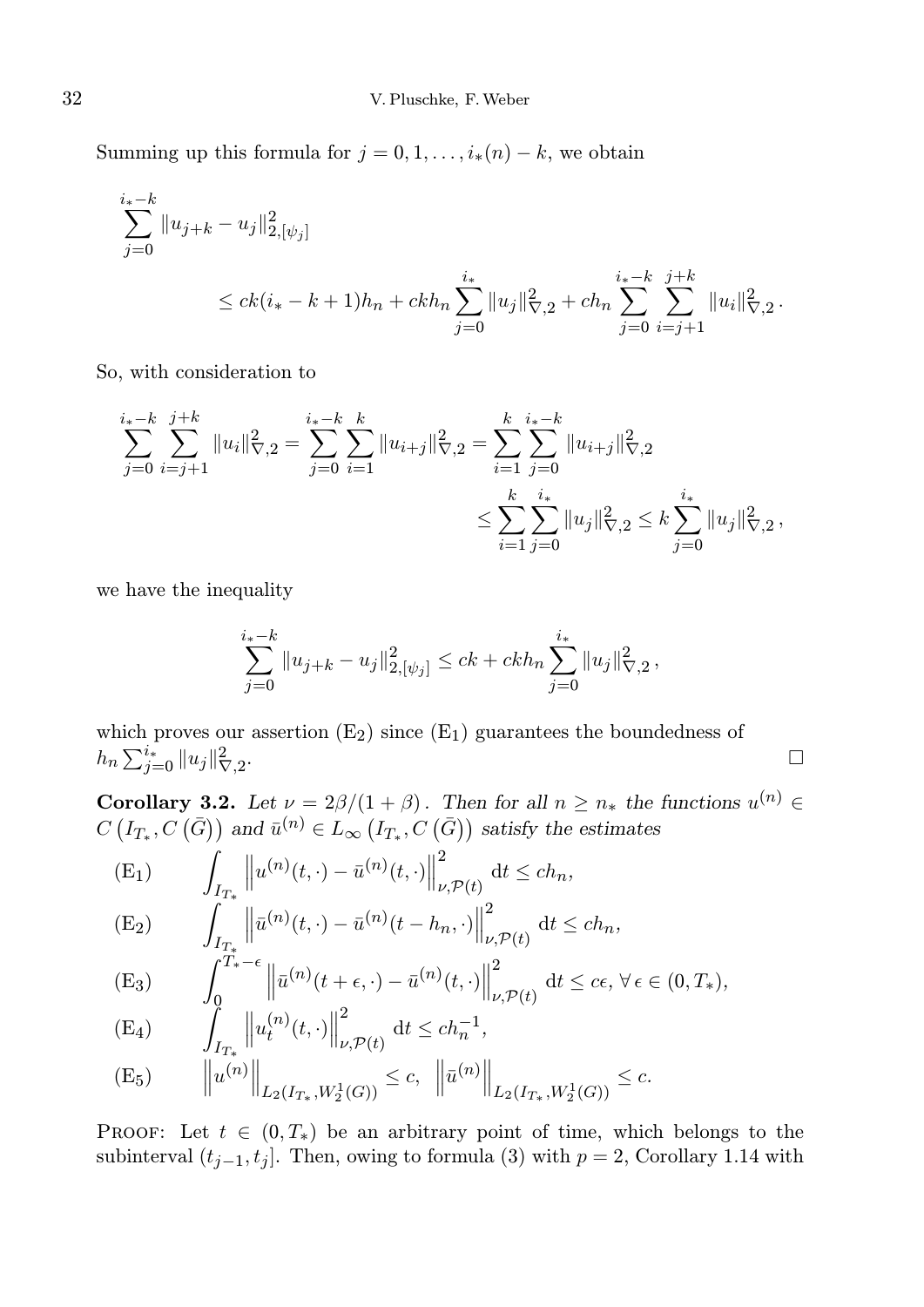$\lambda = 1$ , and Theorem 2.4 the following holds:

$$
||u_{j+k} - u_j||_{\nu,\mathcal{P}(t)}^2 \le c||u_{j+k} - u_j||_{2,[\psi(t,\cdot)]}^2
$$
  
\n
$$
\le c||u_{j+k} - u_j||_{2,[\psi_j]}^2 + ch_n||u_{j+k} - u_j||_{1,2}^2
$$
  
\n(18)  
\n
$$
+ ch_n||u_{j+k} - u_j||_{2,[\psi(t,\cdot)+\psi_j]}^2
$$
  
\n
$$
\le c||u_{j+k} - u_j||_{2,[\psi_j]}^2 + ch_n\left(1 + ||u_j||_{1,2}^2 + ||u_{j+k}||_{1,2}^2\right).
$$

Since an arbitrary, but fixed real number  $\epsilon \in (0, T_*)$  may be expressed as  $\epsilon =$  $t_{k-1} + \epsilon'$ , where  $k = k(n)$  depends on the subdivision n, and  $\epsilon' \in \mathbb{R}$  satisfies the condition  $0 < \epsilon' \leq h_n$ , in virtue of Lemma 3.1 we obtain

$$
\int_{0}^{T_{*}-\epsilon} \left\| \bar{u}^{(n)}(t+\epsilon, \cdot) - \bar{u}^{(n)}(t, \cdot) \right\|_{\nu, \mathcal{P}(t)}^{2} dt
$$
\n
$$
\leq \sum_{j=1}^{i_{*}-k+1} \int_{t_{j-1}}^{t_{j}-\epsilon'} \|u_{j+k-1} - u_{j}\|_{\nu, \mathcal{P}(t)}^{2} dt + \sum_{j=1}^{i_{*}-k} \int_{t_{j}-\epsilon'}^{t_{j}} \|u_{j+k} - u_{j}\|_{\nu, \mathcal{P}(t)}^{2} dt
$$
\n
$$
\leq \sum_{j=1}^{i_{*}-k+1} \int_{t_{j-1}}^{t_{j}-\epsilon'} \|u_{j+k-1} - u_{j}\|_{2,[\psi_{j}]}^{2} dt + \sum_{j=1}^{i_{*}-k} \int_{t_{j}-\epsilon'}^{t_{j}} \|u_{j+k} - u_{j}\|_{2,[\psi_{j}]}^{2} dt
$$
\n
$$
+ c \cdot \vartheta(k-1) \cdot h_{n} \sum_{j=1}^{i_{*}} \int_{t_{j-1}}^{t_{j}-\epsilon'} \left(1 + \|u_{j}\|_{1,2}^{2}\right) dt + ch_{n} \sum_{j=1}^{i_{*}} \int_{t_{j}-\epsilon'}^{t_{j}} \left(1 + \|u_{j}\|_{1,2}^{2}\right) dt
$$
\n
$$
\leq c(k-1)(h_{n}-\epsilon') + ck\epsilon' + c[\vartheta(k-1)(h_{n}-\epsilon') + \epsilon'] \leq c\epsilon,
$$
\nwith  $\vartheta(0) := 0$  and  $\vartheta(i) := 1 \forall i \in \mathbb{N}, i \geq 1$ .

Thus the assertion  $(E_3)$  is proved. Now, setting  $k = 1$ , we sum up (18) for  $j = 1, \ldots, i_*(n)$ . With Lemma 3.1, this gives the estimate

$$
h_n^2 \sum_{j=1}^{i_*} \|\delta u_j\|_{\nu, \mathcal{P}(t)}^2 \le c h_n^2 \sum_{j=1}^{i_*} \|\delta u_j\|_{2, [\psi_j]}^2 + c h_n \sum_{j=1}^{i_*} \left(1 + \|u_j\|_{1,2}^2\right) \le c,
$$

which, in view of the definition of the functions  $u^{(n)}$ ,  $\bar{u}^{(n)}$ , leads to the assertions  $(E_1)$ ,  $(E_2)$  and  $(E_4)$ . Since  $(E_5)$  immediately follows from Lemma 3.1, our proof is complete. is complete.

Now the main result of this paper can be formulated:

**Theorem 3.3.** There are subsequences  $\{u^{(n_k)}\}_{k=1}^{\infty} \subseteq \{u^{(n)}\}_{n=n_*}^{\infty}$ ,  $\{\bar{u}^{(n_k)}\}_{k=1}^{\infty}$  $\subseteq \{ \bar{u}^{(n)} \}_{n=n_*}^{\infty}$ , for which the following convergence properties hold: (C<sub>0</sub>)  $\{\bar{u}^{(n_k)}\}_{k=1}^{\infty}$  is weakly convergent in  $L_2(I_{T_*}, W_2^1(G))$  to a function u.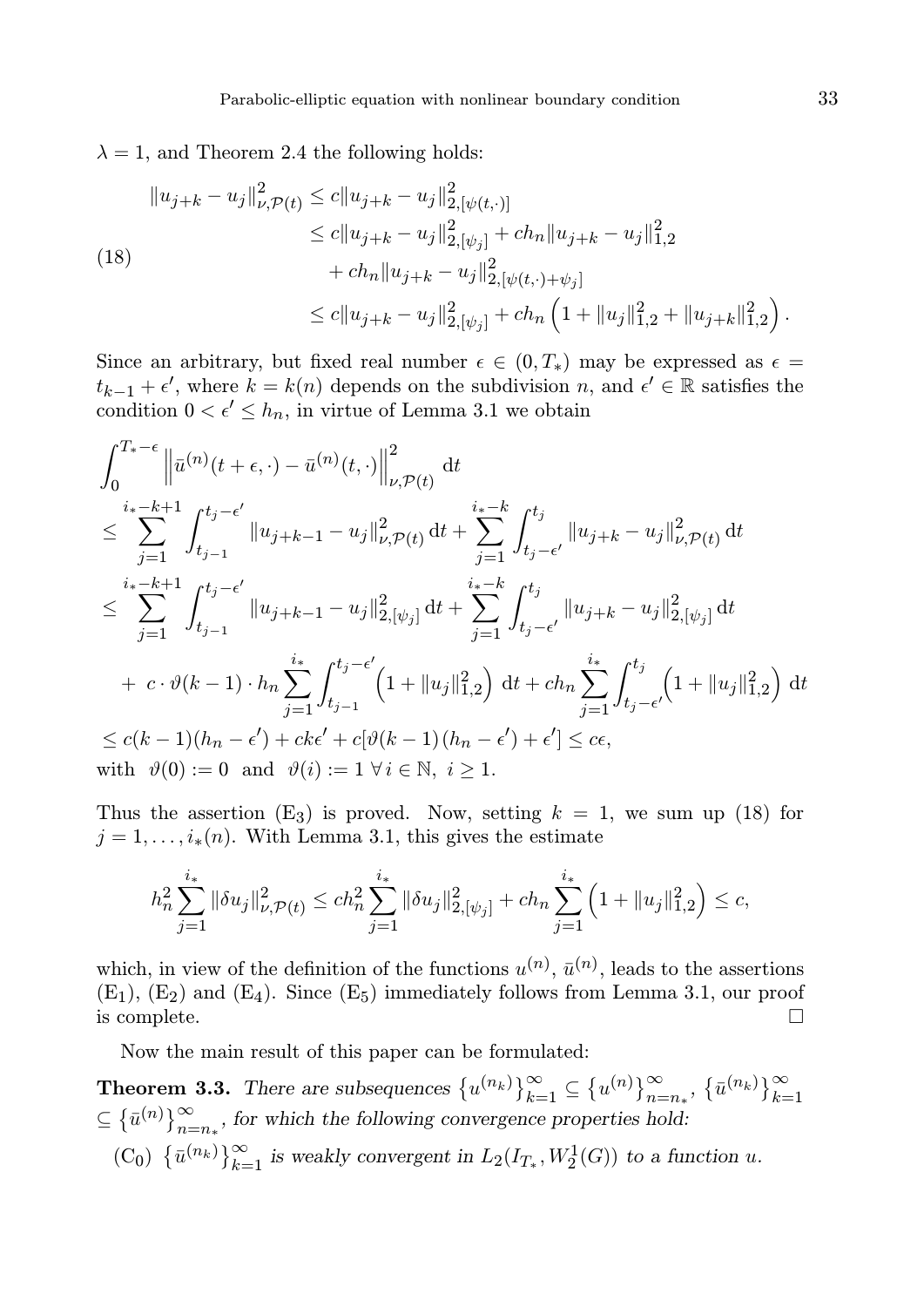- (C<sub>1</sub>) Let  $p_*$  be an arbitrary, but fixed real number with  $1 \leq p_* < \infty$ . Then both subsequences approach the restriction of  $u \in L_2(I_{T_*}, W_2^1(G))$  to  $\mathcal{P}_{T_*}$ in  $L_{p_*}(\mathcal{P}_{T_*}).$
- (C<sub>2</sub>) Let  $p_*$  be an arbitrary, but fixed real number with  $1 \leq p_* < \infty$ . Then the subsequences converge in  $L_{p_*}(\Gamma_{T_*})$  to u.

The limit function  $u \in L_2(I_{T_*}, W_2^1(G))$  is a weak solution to the parabolic-elliptic initial boundary value Problem 1.1 in the sense of Definition 1.7.

Proof: Our proof is subdivided in two sections. First the asserted convergence statements will be shown. On the basis of these properties the weak solvability of our Problem 1.1 can be proved by means of a limit process in the Approximation Scheme 2.5.

(a) According to Corollary 3.2 (E<sub>5</sub>) the sequence  ${\overline{u}}^{(n)}\}_{n=n_*}^{\infty}$  is bounded in  $L_2(I_{T_*}, W_2^1(G))$ . Thus, there is a subsequence  $\{\bar{u}^{(n_k)}\}_{k=1}^{\infty}$ , having the convergence property  $(C_0)$ .

For simplicity's sake, the indices  ${n_k}_{k=1}^{\infty}$  will be retained in all the subsequences throughout the remainder of this proof.

The derivation of our assertion  $(C_1)$  is based on the compactness criterion formulated in Lemma 1.16. Because of Corollary 3.2  $(E_3)$ ,  $(E_5)$  its application leads to the following statement:

There exists a subsequence  $\{\bar{u}^{(n_k)}\}_{k=1}^{\infty}$  which is convergent in  $L_{\nu}(\mathcal{P}_{T_*})$  to a function v. In view of  $(C_0)$  we may show by standard arguments that v is the restriction of  $u \in L_2(I_{T_*}, W_2^1(G))$  to  $\mathcal{P}_{T_*}$ . Due to Corollary 3.2 (E<sub>1</sub>)  $\{u^{(n_k)}\}_{k=1}^{\infty}$ tends to the same limit  $u \in L_{\nu}(\mathcal{P}_{T_*}).$ 

On the basis of Lebesgue's theorem (on majorized convergence) these results can be extended to  $L_{p_*}(\mathcal{P}_{T_*}), 1 \leq p_* < \infty$ , as follows: As a consequence of their convergence in  $L_{\nu}(\mathcal{P}_{T_*}), \{u^{(n_k)}\}_{k=1}^{\infty}$  and  $\{\bar{u}^{(n_k)}\}_{k=1}^{\infty}$  contain subsequences  $\{u^{(n_k)}(t,x)\}_{k=1}^{\infty}$ ,  $\{\bar{u}^{(n_k)}(t,x)\}_{k=1}^{\infty}$ , which tend to  $u(t,x)$  pointwise almost everywhere on  $\mathcal{P}_{T_*}$  (cf. e.g. [3, 2.8.1 Theorem (ii)]). Moreover, according to (16), the limit element u belongs to the closed ball  $B_R[L_\infty(\mathcal{P}_{T_*})]$ . Now we can see that the following conditions are satisfied:

- (a) Almost everywhere on  $\mathcal{P}_{T_*}$  the functions  $|u^{(n_k)}(t,x) u(t,x)|$  $\left|\bar{u}^{(n_k)}(t,x) - u(t,x)\right|^{p_*}$  are integrable and tend to zero as  $k \to$ p∗ ,  $p^*$  are integrable and tend to zero as  $k \to \infty$ .
- (c) According to the formulas (15), (16) they can be bounded by a constant almost everywhere on  $\mathcal{P}_{T_*}.$

Therefore, the application of Lebesgue's theorem leads to

$$
\lim_{k \to \infty} \left\| u^{(n_k)} - u \right\|_{p_*, \mathcal{P}_{T_*}}^{p_*} = \int_{\mathcal{P}_{T_*}} \lim_{k \to \infty} \left| u^{(n_k)}(t, x) - u(t, x) \right|^{p_*} dx dt = 0,
$$
  

$$
\lim_{k \to \infty} \left\| \bar{u}^{(n_k)} - u \right\|_{p_*, \mathcal{P}_{T_*}}^{p_*} = 0.
$$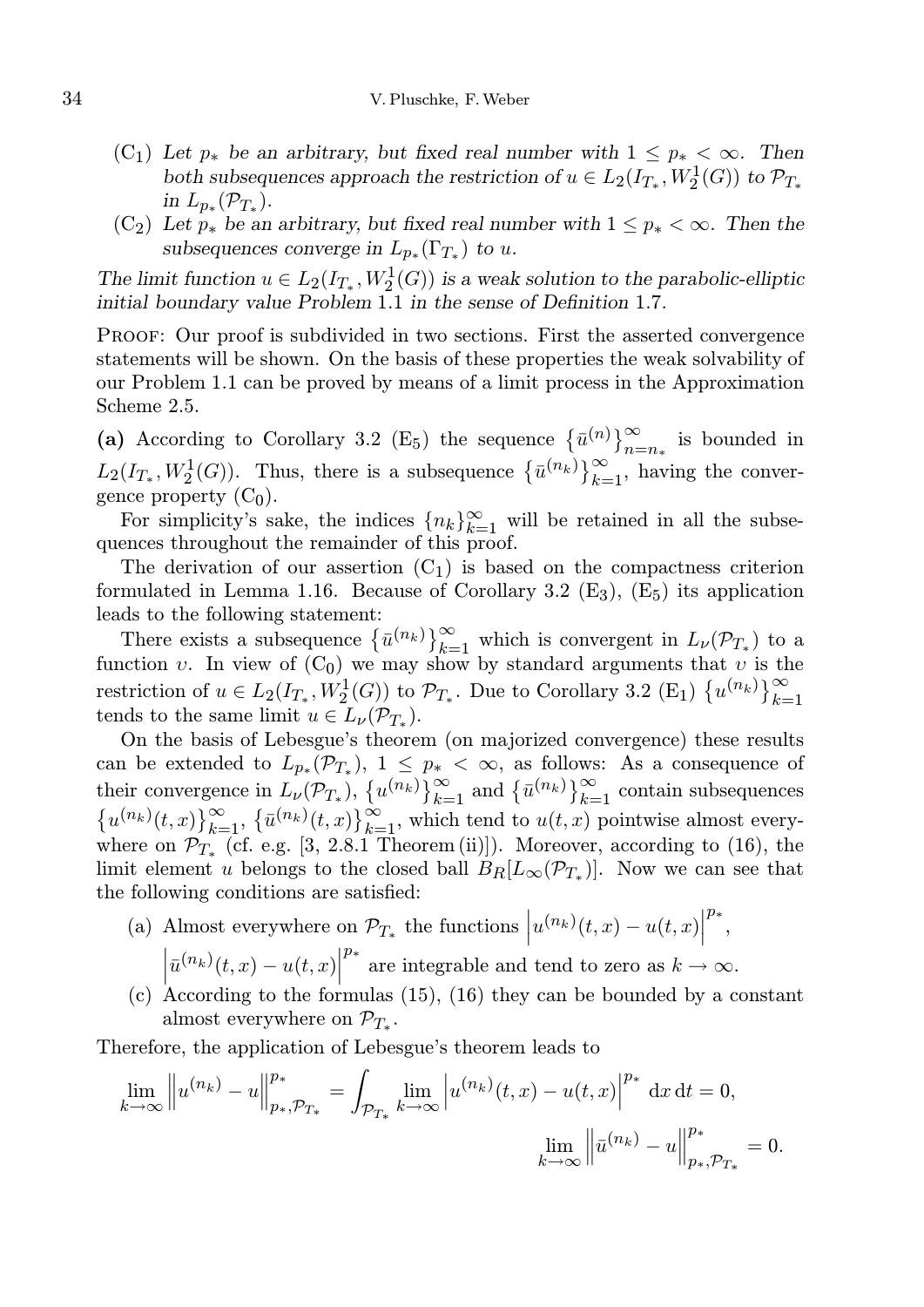The convergence property  $(C_2)$  can be derived with the aid of Corollary 1.13  $(E_1)$ . According to the interpolation inequality which was formulated there, the functions  $u^{(m,n)} := u^{(m)} - u^{(n)}$  satisfy

$$
\left\|u^{(m,n)}(t,\cdot)\right\|_{\gamma_0,\partial G} \le c\left\|u^{(m,n)}(t,\cdot)\right\|_{1,2}^{1-\theta}\left\|u^{(m,n)}(t,\cdot)\right\|_{\gamma,\mathcal{P}(t)}^{\theta},\ \theta\in(0,1),\ \gamma>1,\forall\ t\in I_{T_*},
$$

where  $\gamma_0$  is an arbitrary, but fixed real number with  $1 < \gamma_0 < 2(N-1)/(N-2)$ . Integrating this formula over  $I_{T_*}$ , we obtain

(19) 
$$
\|u^{(m,n)}\|_{L_2(I_{T_*}, L_{\gamma_0}(\partial G))} \leq \left( \|u^{(m)}\|_{L_2(I_{T_*}, W_2^1(G))} + \|u^{(n)}\|_{L_2(I_{T_*}, W_2^1(G))} \right)^{1-\theta} \times \left\{ \int_{I_{T_*}} \|u^{(m,n)}(t, \cdot)\|_{\gamma, \mathcal{P}(t)}^2 \right\}^{\frac{\theta}{2}}.
$$

Therefore,  $(C_1)$  implies that  $\{u^{(n_k)}\}_{k=1}^{\infty} \subset {\{u^{(n)}\}}_{n=n_*}^{\infty}$  approaches u in  $L_2(I_{T_*}, L_{\gamma_0}(\partial G))$ , for Corollary 3.2 (E<sub>5</sub>) guarantees the boundedness of this sequence in  $L_2(I_{T_*}, W_2^1(G))$ . Analogously, we derive the same result for  $\{\bar{u}^{(n)}\}_{n=n_*}^{\infty}$ .

Now these convergence properties may be extended to  $L_{p*}(\Gamma_{T_*}), 1 \leq p_* < \infty$ , in the same way as in the proof of  $(C_1)$ . On  $\Gamma_{T_*}$  (instead of  $\mathcal{P}_{T_*}$ ) we duplicate the appropriate argumentation which is based on an application of Lebesgue's theorem, and obtain (C<sub>2</sub>). From (16), it follows that  $u \in B_R[L_\infty(\Gamma_{T_*})]$ .

(b) Now it remains to show that for the subsequence  ${n_k}_{k=1}^{\infty} \subseteq {n}_{n=n_*}^{\infty}$ , Approximation Scheme 2.5 approaches the integral relation (4), and therefore, the function  $u$  weakly solves Problem 1.1. For that purpose, we have to derive two additional convergence properties.

Because of the boundedness of  $\{\bar{g}^{(n)}\}_{n=n_*}^{\infty}$  in  $L_{\infty}(I_{T_*}, L_r(\partial G))$ , it contains a subsequence  $\{\bar{g}^{(n_k)}\}_{k=1}^{\infty}$  which tends to a function  $\phi \in L_{\infty}(I_{T_*}, L_r(\partial G))$  in the w<sup>\*</sup>-topology. In order to show that  $\phi(t, x)$  equals  $g(t, x, u(t, x))$  almost everywhere on  $\Gamma_{T_*}$ , we consider

$$
\int_{I_{T_*}} \left\| \bar{u}^{(n)}(t - h_n, \cdot) - u(t, \cdot) \right\|_{2, \partial G}^2 dt
$$
\n
$$
\leq 2 \int_{I_{T_*}} \left\| \bar{u}^{(n)}(t - h_n, \cdot) - \bar{u}^{(n)}(t, \cdot) \right\|_{2, \partial G}^2 dt + 2 \left\| \bar{u}^{(n)} - u \right\|_{2, \Gamma_{T_*}}^2.
$$

Analogously to the formula (19), the first summand of the right hand side may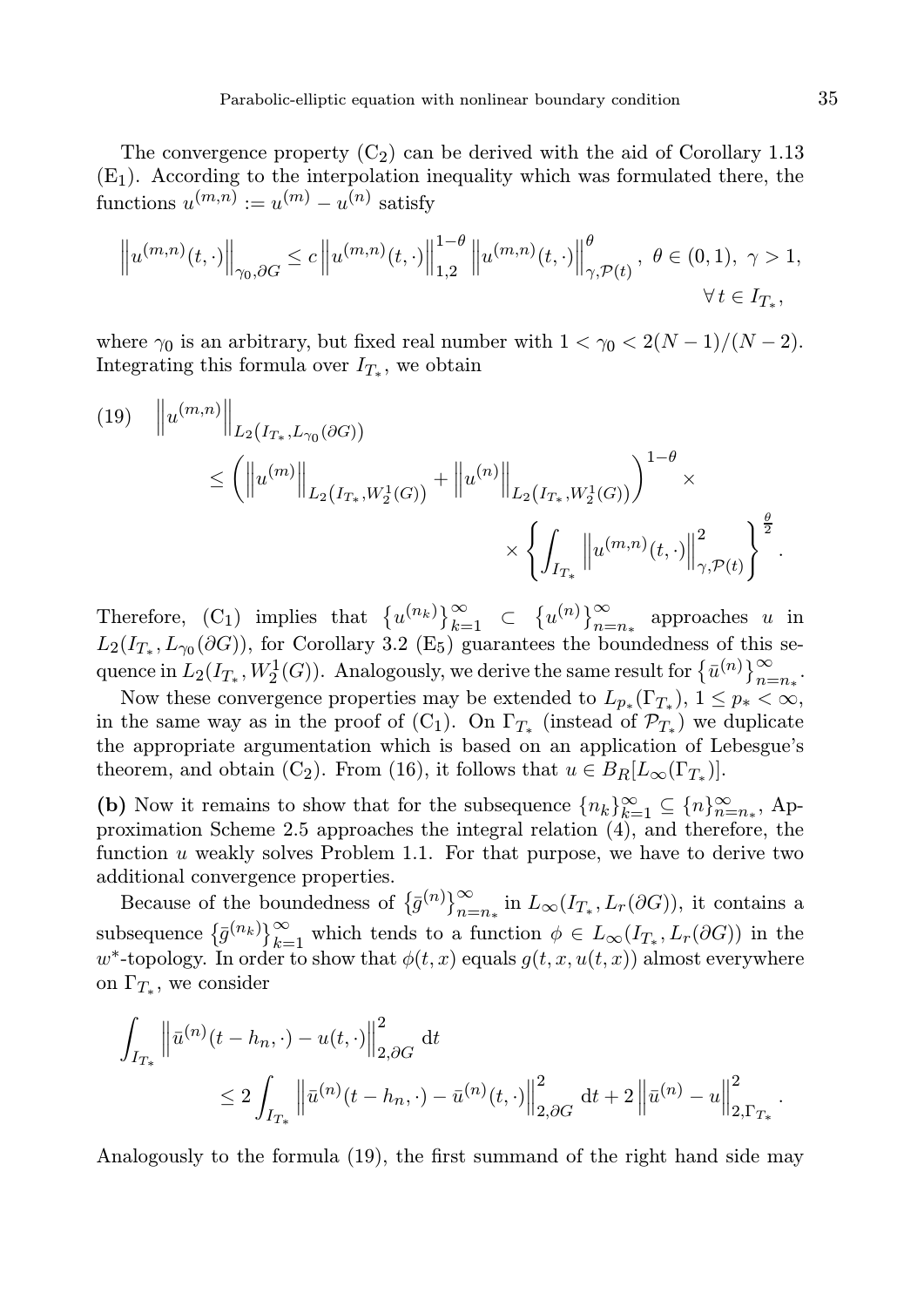be estimated by

$$
\int_{I_{T_*}} \left\| \bar{u}^{(n)}(t - h_n, \cdot) - \bar{u}^{(n)}(t, \cdot) \right\|_{2, \partial G}^2 dt
$$
\n
$$
\leq c \left\{ \int_{I_{T_*}} \left\| \bar{u}^{(n)}(t - h_n, \cdot) - \bar{u}^{(n)}(t, \cdot) \right\|_{\frac{1}{\lambda}, \mathcal{P}(t)}^2 dt \right\}^{\theta}, \ \theta \in (0, 1).
$$

Therefore, with consideration to Corollary 3.2  $(E_2)$ , and the convergence property  $(C_1)$ , we have

$$
\int_{I_{T_*}} \left\| \bar{u}^{(n_k)}(t - h_n, \cdot) - u(t, \cdot) \right\|_{2, \partial G}^2 \mathrm{d} t \longrightarrow 0 \text{ as } n_k \to \infty.
$$

Based on our assumptions on the function  $q$ , it may be easily shown that the Nemyckii operator  $\mathcal{G}_*(v, u)(t, x) := g^R(v(t), x, u(t, x))$  defines a continuous mapping  $\mathcal{G}_*$ :  $L_2(I_{T_*}) \times L_2(\Gamma_{T_*}) \longrightarrow L_r(\Gamma_{T_*})$  (cf. [17, Folgerung 1.28] or [18, Proposition 26.6]). Consequently, the subsequence  $\{\bar{g}^{(n_k)}\}_{k=1}^{\infty}$  converges to  $g(\cdot, \cdot, u)$  in  $L_r(\Gamma_{T_*})$ . By means of standard arguments this implies that  $\phi(t,x)$  is equal to  $g(t, x, u(t, x))$  almost everywhere on  $\Gamma_{T_*}$ , and thus

$$
(20)\ \int_{I_{T_*}} \left(\bar{g}^{(n_k)}(t,\cdot)-g(t,\cdot,u(t,\cdot)),v(t,\cdot)\right)_{\partial G} \, \mathrm{d}t \longrightarrow 0, \ \forall v \in L_1(I_{T_*},L_{r'}(\partial G)).
$$

Moreover, in virtue of the  $\psi \in C^{0,1}(I_T, L_{\kappa}(G))$  and Corollary 3.2 (E<sub>4</sub>) where  $\nu > \kappa'$ , we obtain

$$
\begin{aligned}\n&\left(\left(\bar{\psi}^{(n)}-\psi\right)u_t^{(n)},v\right)_{\mathcal{P}_{T_*}} \\
&\leq \int_{I_{T_*}} \left\|\bar{\psi}^{(n)}(t,\cdot)-\psi(t,\cdot)\right\|_{\kappa,\mathcal{P}(t)} \left\|u_t^{(n)}(t,\cdot)\right\|_{\nu,\mathcal{P}(t)} \|v(t,\cdot)\|_{\infty,\mathcal{P}(t)} \,\mathrm{d}t \\
&\leq ch_n^{1/2} \left\{\int_{T_*} \|v(t,\cdot)\|_{\infty,\mathcal{P}(t)}^2 \,\mathrm{d}t\right\}^{1/2} \longrightarrow 0, \quad \forall v \in L_2(I_{T_*}, L_\infty(\mathcal{P}(t))).\n\end{aligned}
$$

Now the convergence properties  $(C_1)$ ,  $(C_0)$ ,  $(20)$ , and  $(21)$  enable us to carry out the limit process  $n_k \to \infty$  in Approximation Scheme 2.5 for the subsequence  ${n_k}_{k=1}^{\infty} \subseteq {n_{n=n_{*}}}$  and test functions  $v \in V(Q_{T_{*}}) \cap L_2(I_{T_{*}}, L_{\infty}(\mathcal{P}(t)))$ . Since  $V(Q_{T_*}) \cap L_2(I_{T_*}, L_\infty(\mathcal{P}(t)))$  is dense in  $V(Q_{T_*})$  this shows that the function u satisfies the integral equation (4), and, therefore, weakly solves the parabolicelliptic Problem 1.1.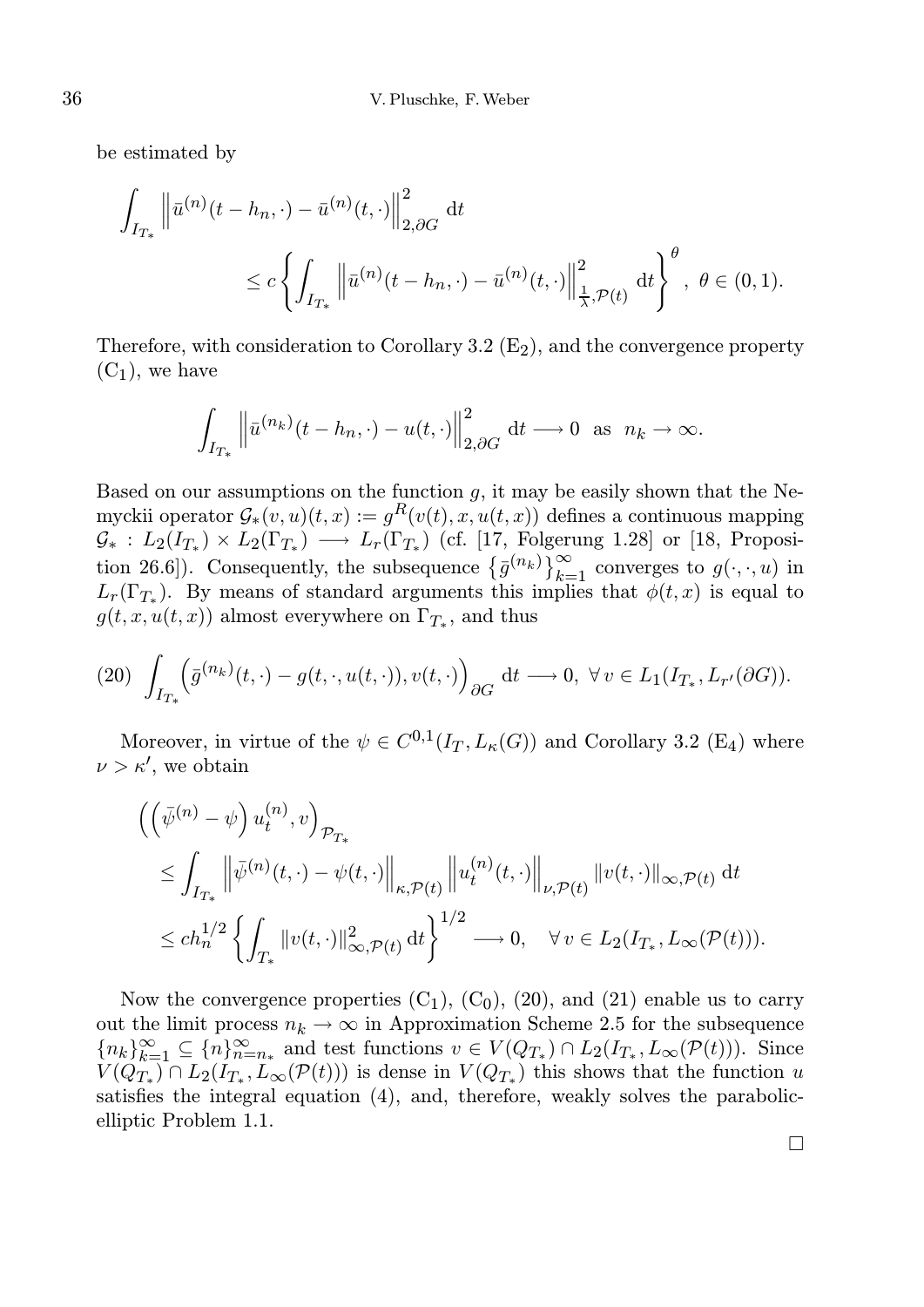Remark 3.4. Uniqueness of a weak solution to Problem 1.1 can be proved by standard arguments, if, in addition to Assumption 1.6,  $q(t, x, \xi)$  is Lipschitzcontinuous with respect to  $(t, \xi)$ .

Even without this additional assumption uniqueness can be shown, provided the solution is more regular than guaranteed by Theorem 3.3. Namely, if  $u(t, \cdot)$ exists for all  $t \in I_{T_*}$  in the sense of traces, then the space  $V(Q_T)$  of test functions (cf. Definition 1.7) may be extended to  $\tilde{V}(Q_T)$  by removing the restriction  $v(T, x) \equiv 0$ . Now the basic idea of the proof of uniqueness can be outlined as follows:

Let  $u_1, u_2$  be weak solutions and  $u = u_1 - u_2$ . For almost all  $t_0 \in I_{T_*}$  with  $u(t_0, \cdot) \in W_2^1(G)$  we solve the Dirichlet problem

(22)  $-(\psi v)_t + Av = 0$  on  $Q_{t_0}$ ,  $v = 0$  on  $\Gamma_{t_0}$ ,  $v(t_0, x) = R_{\varepsilon} u(t_0, x)$ ,

where  $R_{\varepsilon}u$  is an appropriate approximation of u with  $R_{\varepsilon}u|_{\partial G} = 0$ . Employing the resulting weak solution  $v \in \tilde{V}(Q_{t_0})$  as test function in (4), we arrive at

$$
(\psi(t_0,\cdot)u(t_0,\cdot),R_\varepsilon u(t_0,\cdot))=0.
$$

It follows that  $u(t_0, \cdot)|_{\mathcal{P}(t_0)} = 0$  as  $\varepsilon \to 0$ . In view of the weak maximum principle Lemma 1.18 we finally obtain  $u(t_0, \cdot) = 0$  in G for almost all  $t_0 \in I_{T_*}$ , i.e. we have uniqueness.

Note that a weak solution to problem (22) exists if  $\psi_t$  is sufficiently small. This topic shall be addressed in a forthcoming paper of the first author.

## **REFERENCES**

- [1] Browder F.E., Estimates and existence theorems for elliptic boundary value problems, Proc. Nat. Acad. Sci. U.S.A. 45 (1959), 365–372.
- [2] Filo J., A nonlinear diffusion equation with nonlinear boundary conditions: Method of lines, Math. Slovaca 38.3 (1988), 273–296.
- [3] Fučik S., John O., Kufner A., Function Spaces, Noordhoff International Publishing, Leyden, 1977.
- [4] Gilbarg D., Trudinger N.S., Elliptic Partial Differential Equations of Second Order, Springer Verlag, Berlin, Heidelberg, New York, Tokyo, 1983.
- [5] Jäger W., Kačur J., Solution of porous medium type systems by linear approximation schemes, Numer. Math. 60 (1991), 407–427.
- [6] Kačur J., Method of Rothe in Evolution Equations, BSB Teubner Verlagsgesellschaft, Leipzig, 1985.
- [7] Kačur J., On a solution of degenerate elliptic-parabolic systems in Orlicz-Sobolev-spaces I & II, Math. Z. 203 (1990), 153–171, 569–579.
- [8] Moser J., A new proof of De Giorgi's theorem concerning the regularity problem for elliptic differential equations, Comm. Pure Appl. Math.  $13.3$  (1960), 457–468.
- [9] Pluschke V., Local solution of parabolic equations with strongly increasing nonlinearity by the Rothe method, Czechoslovak Math. J.  $38$ , 113 (1988), 642–654.
- [10] Pluschke V., Construction of bounded solutions to degenerated parabolic equations by the Rothe method, in: Complex Analysis and Differential Equations (in Russian), Bashkirian State University, Ufa, 1990, pp. 58–75.